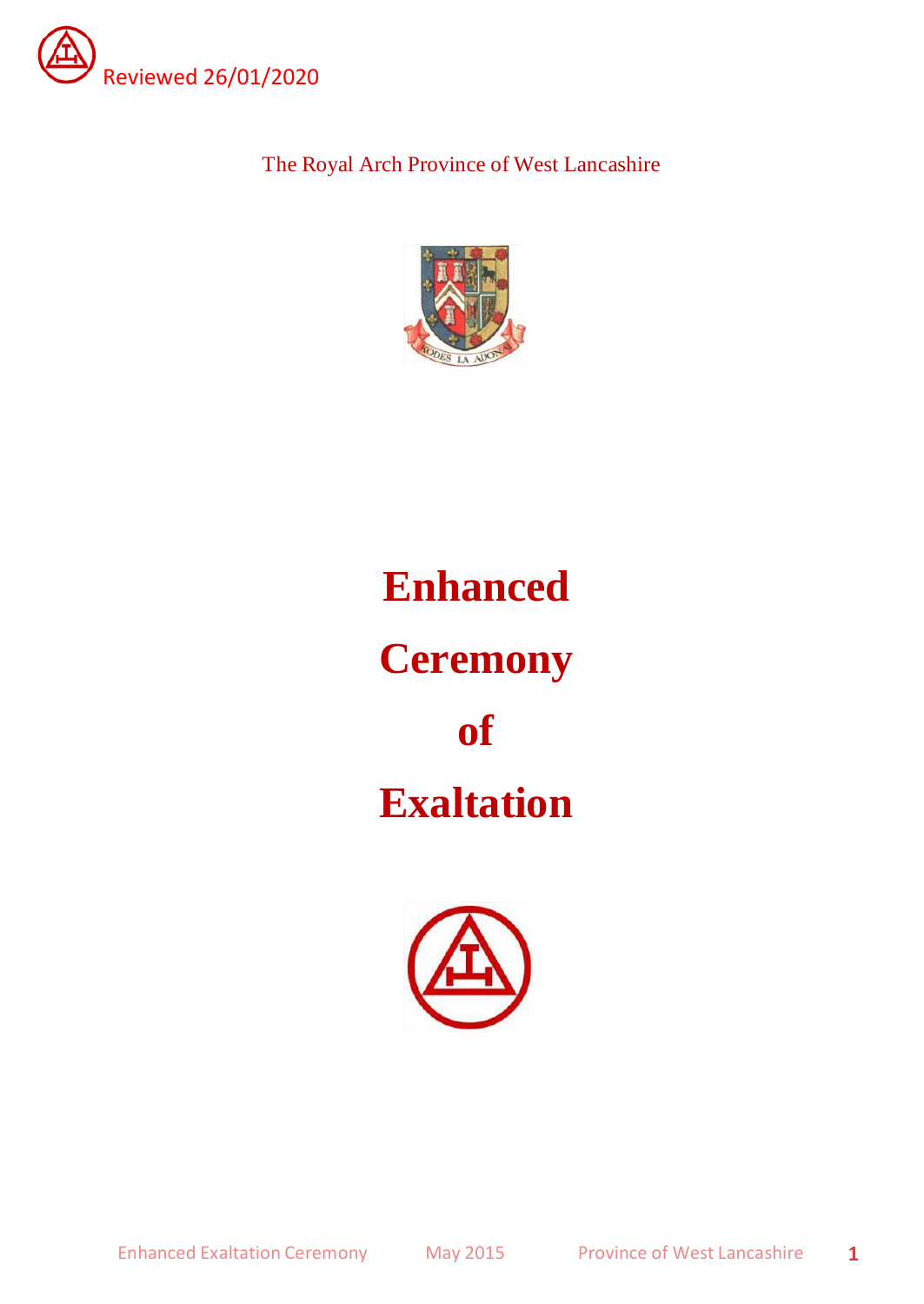Enhanced Exaltation Ceremony May 2015 Province of West Lancashire **2**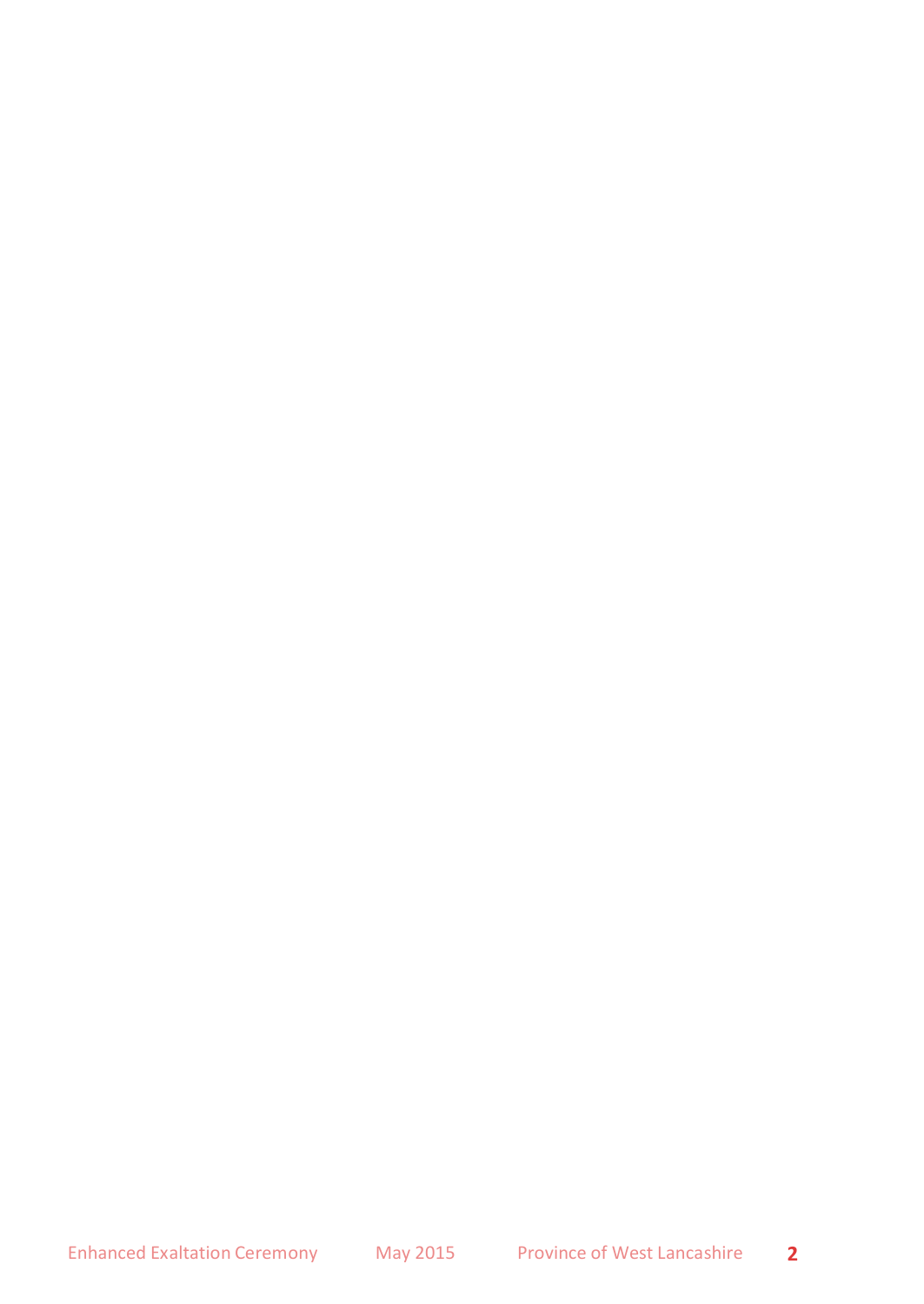# **Enhanced Exaltation Ceremony**

The ceremony of Exaltation is one of the most colourful and emphatic ceremonies in Freemasonry. It is the natural follow-on from the three Craft degrees and has the potential to inspire the Candidate if well executed. There are some aspects of how it is often undertaken that can readily be improved, enhancing the enjoyment of all attending.

Without changing the ritual, it is possible to enhance the experience of the Candidate and indeed all attending by fine tuning what is being done.

This document offers a number of suggestions. It is based on the ritual that was circulated by the Province following the various changes approved by the Grand Chapter in November 2004. In addition, suggested enhancements are shown in green. In the main the enhancements are aimed at increasing the dramatic impact of the ceremony. Others are directed at minimising the episodes of 'dead time' that are often in evidence in Chapters.

Use of lighting is also made to enhance the ceremony; these are shown as **'lighting cues'** at various points. This is particularly the case when the Sojourners return to the Chapter to communicate the discovery they have made. A dim light is recommended to pick out the floor of the vault when the Principal Sojourner is lowered for the first time, with a bright light to highlight the pedestal when the sun darts it rays with meridian splendour into the vault as he descends for the second time.

## For the Readings or other pages to be read while the lighting is dimmed, small torches or other forms of lighting may be required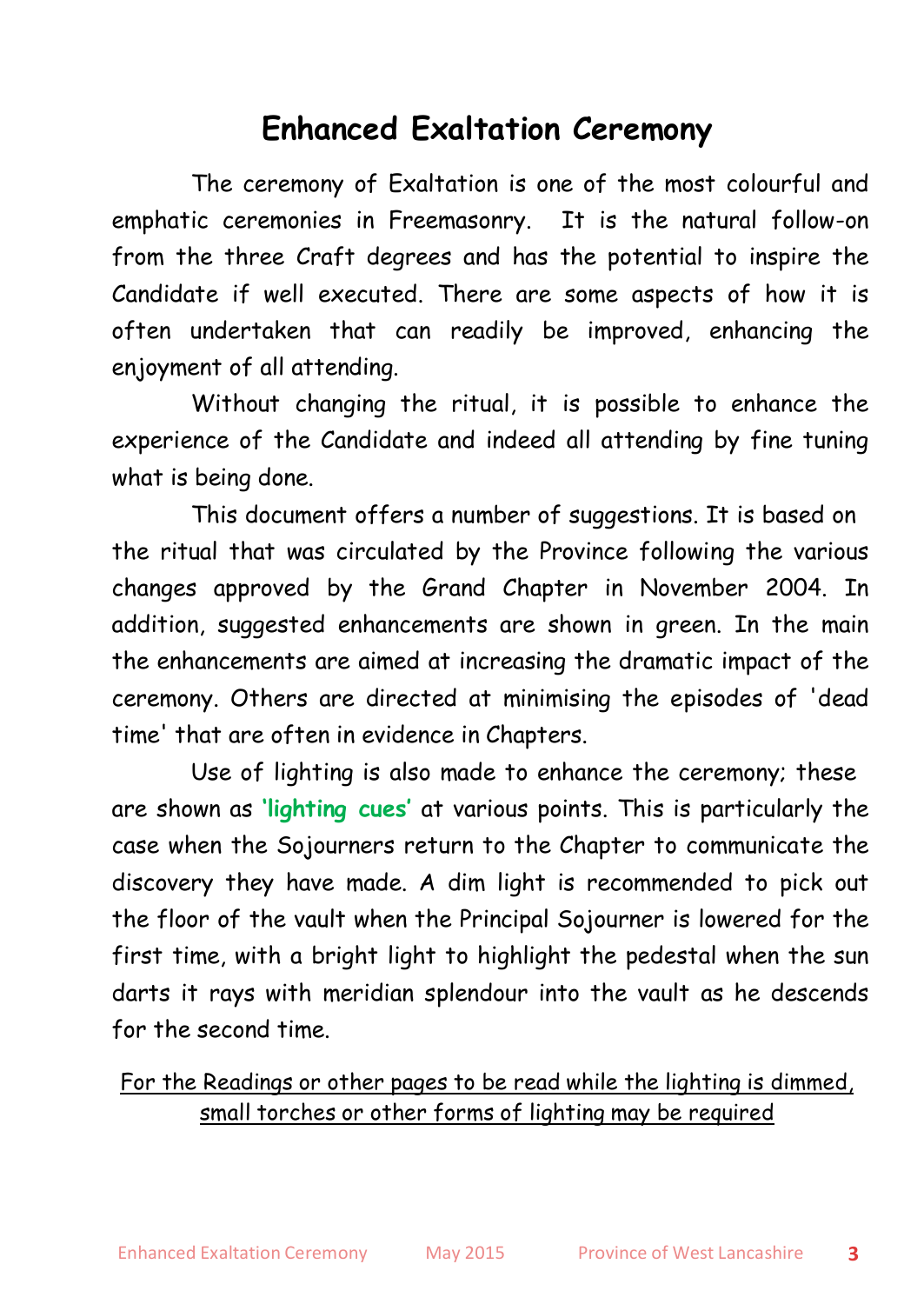# **CEREMONY of EXALTATION**

The ballot is undertaken. Scribe E and the Treasurer retire, returning after some time to report that the Candidate has signed the necessary declaration and paid the necessary fee. Whilst they are out, nothing happens. There are two solutions. The first is to undertake the ballot at the previous meeting and this should usually be possible. Where it is not, another solution is to open the Chapter, then conduct the ballot, after which the Treasurer and someone other than Scribe E could retire to get the Declaration book signed and cheque handed over. Whilst those two are out of the Chapter, the admin matters could be processed by Scribe E.

Whichever of the above solutions is adopted at a convenient moment whilst the Can. is outside with the Janitor, or his Proposer or indeed the Chapter Mentor should set the scene by reading the following passage:

**"Bro. A. B., the story about to unfold builds on, and is inextricably linked to, your three Degrees in Craft Masonry. It takes place some 500 years after the dedication of Solomon's Temple. King Solomon has long since died. Jerusalem has been attacked by the Babylonians, the city and it's once magnificent temple have been destroyed and its inhabitants taken into captivity into Babylon where they remained for 70 years.**

**We are now at that period in history where the Babylonian Empire itself has been attacked and defeated by Cyrus, King of Persia. Cyrus has recently issued a decree allowing the descendants of the Hebrew exiles to return to Jerusalem. As a candidate for Exaltation, you represent one of those exiles returning to Jerusalem as a Sojourner or Journeyman builder. You will discover that the Temple and Holy city are in ruins and, with your colleagues, offer your assistance in building a new temple when, as you will eventually see, a discovery of very great importance is made.**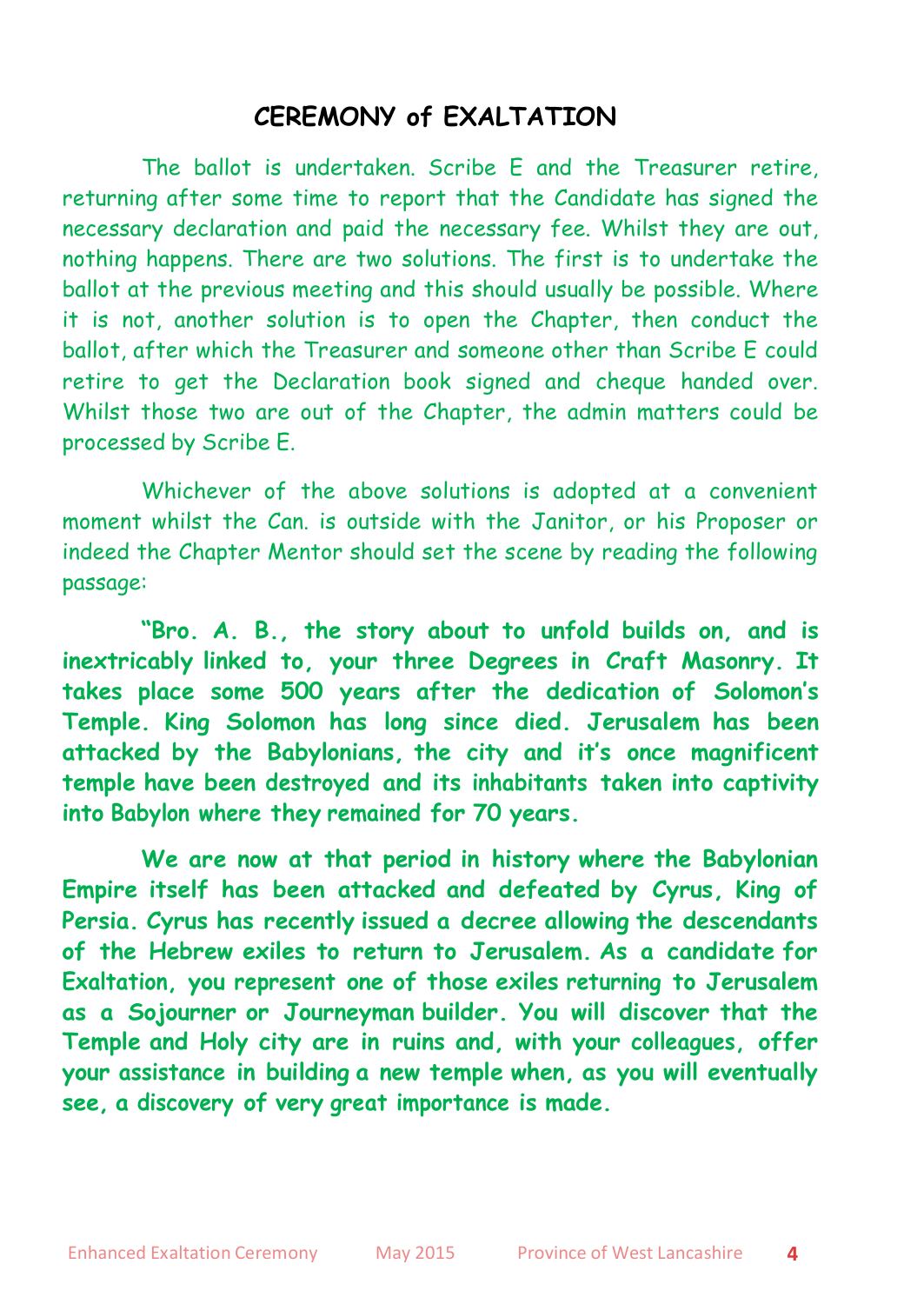**Before the story begins, however, you will shortly be admitted into the Chapter where you will be tested in the Three Degrees of Craft Masonry and then entrusted with a password leading to this Supreme Degree. I trust therefore that the Janitor, your Proposer or the Chapter Mentor has ensured that you can advance in the Three Degrees and communicate the Wds of a M.M. on the f.p.o.f."**

**NOTE**: This passage can also be read to the Companions within the Chapter room at a suitable moment, explaining that this is the context that is being set for the Can.

**Z** - Comp S.E., are the papers in order?

**SE** – M.E. the papers are in order, I have examined the Candidate's Craft Certificate and have received Clearance Certificates from the Candidate's Craft Lodges.

**Note**: Particulars of Rule 67, R. A. Regulations, having been dealt with proceed with ballot for Can. If the Can. has been elected at a previous Convocation the ceremony can precede without the above.

**Z** (knocks) — Companions, Bro ……… is this evening a candidate to be exalted to the Supreme Degree of Royal Arch Masonry. Companion Second Assistant Sojourner, you will retire to entrust the Candidate. 2ndAS gives court bow and retires.

**EITHER**: He returns with the Can. who is hoodwinked and clothed as a M.M. without gloves. He places the Can. in a suitable part of the Chapter room where the following exchange can be seen and heard by the other Companions. To support the Can. during this process, his Proposer or the Chapter mentor should join alongside him – shoulder to shoulder prompting when necessary, re the signs or Wds.

**OR**: He returns with the Can. clothed as a M.M. The Can. is lead backwards into the Chapter and placed in a suitable position near to the entrance so that the entrusting can be observed by the Companions but so that the Can. cannot see the form of the Chapter.

**2ndAS** (to Can.) - Bro. A. B., advance to me in the three Degrees, communicating the Ws of a M.M. on the f. p. o. f. (done).

 $Contd$  . . . . .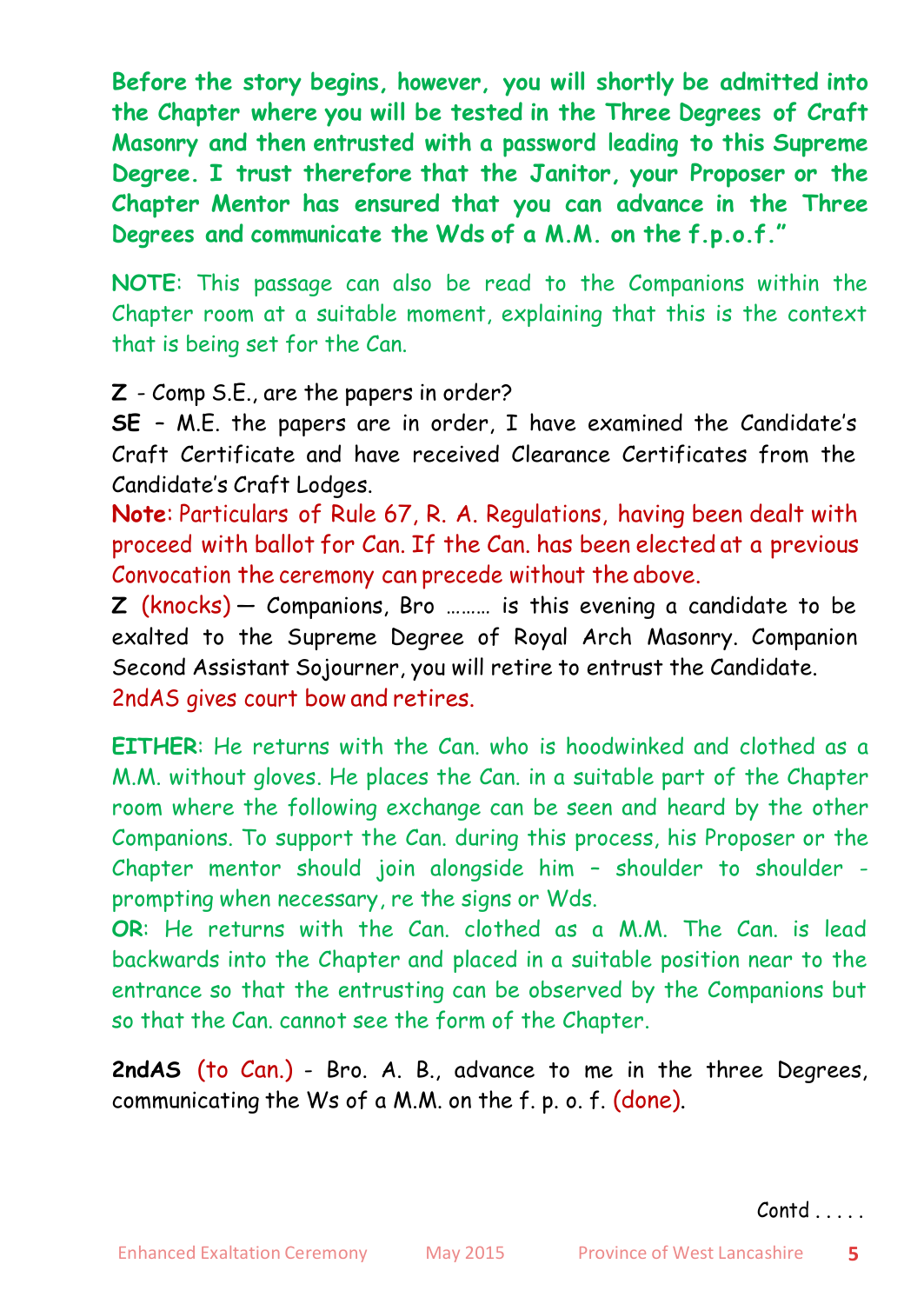Do you pledge your honour as a man, and your fidelity as a Mason, that you have been raised to the Sublime Degree of a M.M. for four weeks and upwards?

## (Can. assents)

Do you likewise pledge yourself, that you will conceal what I am about to impart to you with the same strict caution as the other secrets in Masonry?

### (Can. assents)

Then I will entrust you with the Passwords leading to this Supreme Degree. They are A…….. R………. (Candidate repeats both words) which signify, "My people having found mercy" (Candidate repeats words). You must be careful to remember these passwords and their signification as without those qualifications you cannot be re-admitted into the Chapter. (He leads the Can. out of the Chapter room)

**Jan** gives M.M. ks

**SN** (after giving ct. bow) – Your Excellencies, there is a report.

**J** - Comp. S.N., see who seeks admission.

**Lighting Cue 1:** All lights are turned off leaving only the candles to light the room

**SN** (to Jan) - Whom have you there?

**Jan** - Bro. A. B., who has been regularly initiated into Freemasonry, passed to the Degree of a Fellow Craft, and in due time raised to the Sublime Degree of a M.M. in which capacity he has exercised himself for four weeks and upwards, and has made such progress that as a reward of merit he has been entrusted with the Passwords leading to this Supreme Degree, to which he seeks to be admitted, and for which ceremony he is properly prepared.

**SN** - How does he hope to obtain the privileges of this Supreme Degree?

Jan - By the assistance of T. T. A. L. G. M. H., the united aid of the c ... and t. and the benefit of the Passwords.

**SN** (To Can.) - Will you give me the PWs.

Can does so prompted by Janitor

**SN** - Their meaning? (Given)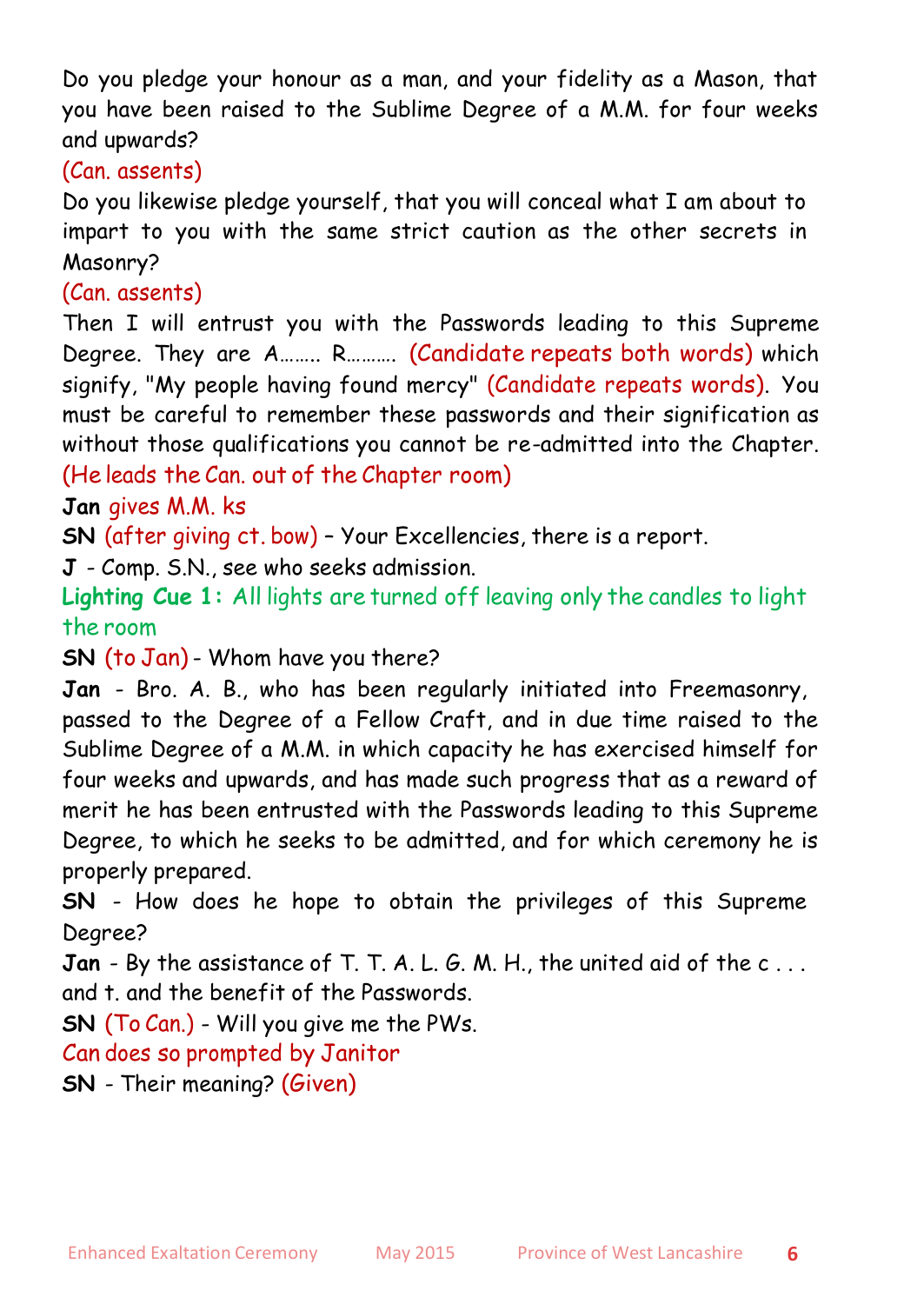**SN** - Wait, while I report to their Excellencies (Closes the door).

**SN** – Your Excellencies, Bro. A. B, who has been regularly initiated into Freemasonry, passed to the Degree of a F. C., and in due time raised to the Sublime Degree of a M. M., in which capacity he has exercised himself for four weeks and upwards, and who has made such progress that as a reward of merit has been entrusted with the Passwords leading to this Supreme Degree, to which he seeks admission and for which ceremony he is properly prepared.

**J** - How does he hope to obtain the privileges of this Supreme Degree?

**SN** - By the assistance of T. T. A. L. G. M. H., the united aid of the c... and t . . . and the benefit of the P. Ws.

**J** - Do you Comp N vouch that he is in possession of the P. Ws? **SN** - I do, M. E.

**J** - Then let him be admitted in due form.

The Can. is placed in the West, between the Soj., the 2ndAS on the Candidate's right and the 1stAS, on the left.

**2ndAS** - Salute the three Principals as M.Ms, penal sign only. (They do so)

**J** - Bro. A. B., as you seek preferment in our Order, and have been entrusted with the Passwords leading to this Supreme Degree, we must enquire if you freely and voluntarily offer yourself as a Candidate for R. A. Masonry?

**Can** (2ndAS prompts throughout following questions) - I do.

**J** - Do you present yourself with a view to improving in Fmy and dedicating that improvement to the glory of God and the good of man? **Can** - I do.

**J** - Are you willing to take the sacred and solemn Obligation, restricted to this Supreme Degree and to keep inviolate our mystic rites? **Can** - I am.

**J** - Then you will kneel whilst the blessing of heaven is invoked on our proceedings.

4 ks. All stand to order with sign of prayer.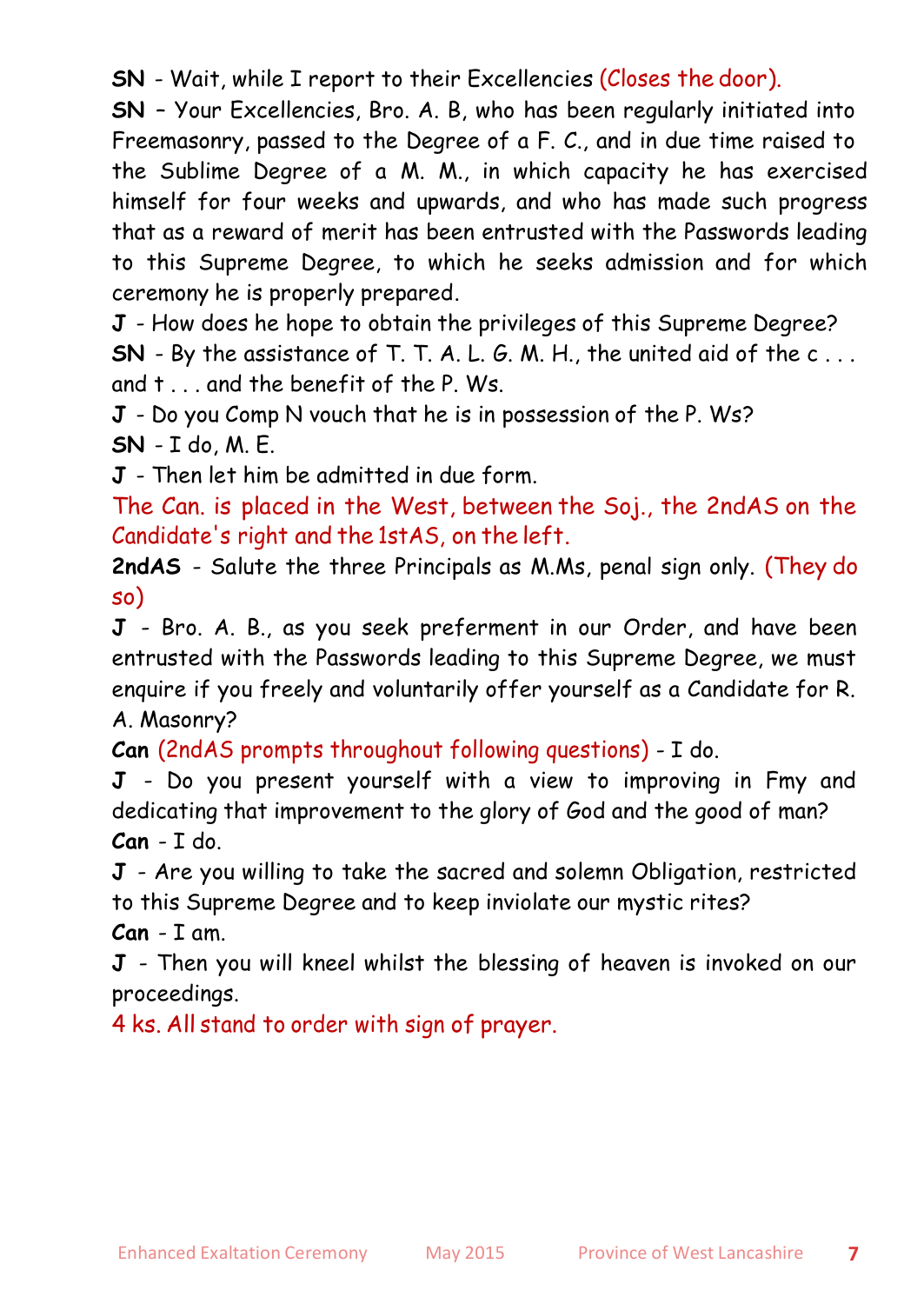**J** (or Chapter Reader) - Almighty God, at whose command the world burst forth from chaos and all created nature had its birth, we humbly implore Thee to bestow Thy spiritual blessing on this Convocation assembled in Thy Holy Name and grant that the Bro. who now seeks to participate in the light of our mysteries may be endued with a portion of Thy Divine Spirit. May he not enter our Order lightly, nor recede from it hastily, but pursue it steadfastly, and may he ever remember that the object of our institution is the welfare of our fellow-creatures, but, above all, the honour and glory of Thy Most Holy Name.

**All** - So mote it be. (Drop sign)

**J** - In all cases of difficulty and danger, in whom do you put your trust? **Can** - In T. T. A. L. G. M. H.

**J** - Glad are we to find your faith continued on so firm a basis. You will now rise and follow your Conductor. (Can. rises)

**J** (4 ks) - Companions, take notice that Bro. A. B., who has been regularly initiated into Freemasonry, passed to the degree of F. C., and in due time raised to the Sublime Degree of a M.M., is about to pass in view before them, to show that he is the Candidate properly prepared to be exalted to the Supreme Degree of RA Masonry.

The 2ndAS takes Can. by the right hand, and walking in front and backwards the 2ndAS conducts Can. round the Chapter in due form, and places him in the West immediately in front of the Sojs' chairs. 2ndAS stands to the Can's right, 1stAS his left.

In only a few Chapters are there Organists and all too often this is an unimpressive element. In the absence of music it can be rendered emphatic by having the following Scriptures read in a well delivered manner. They reflect the working in Chapters in Ireland and America where the hoodwinked Candidate is led across rough and rocky material to emphasise the rough journey he is making and how dependent he is on the guidance and support of another. The text is divided into four pieces which are read in turn either as the Can. is led up the North, East, South and West sides of the Chapter, or spoken by the 2ndAS, as he leads the Can.

 $Contd$  . . . .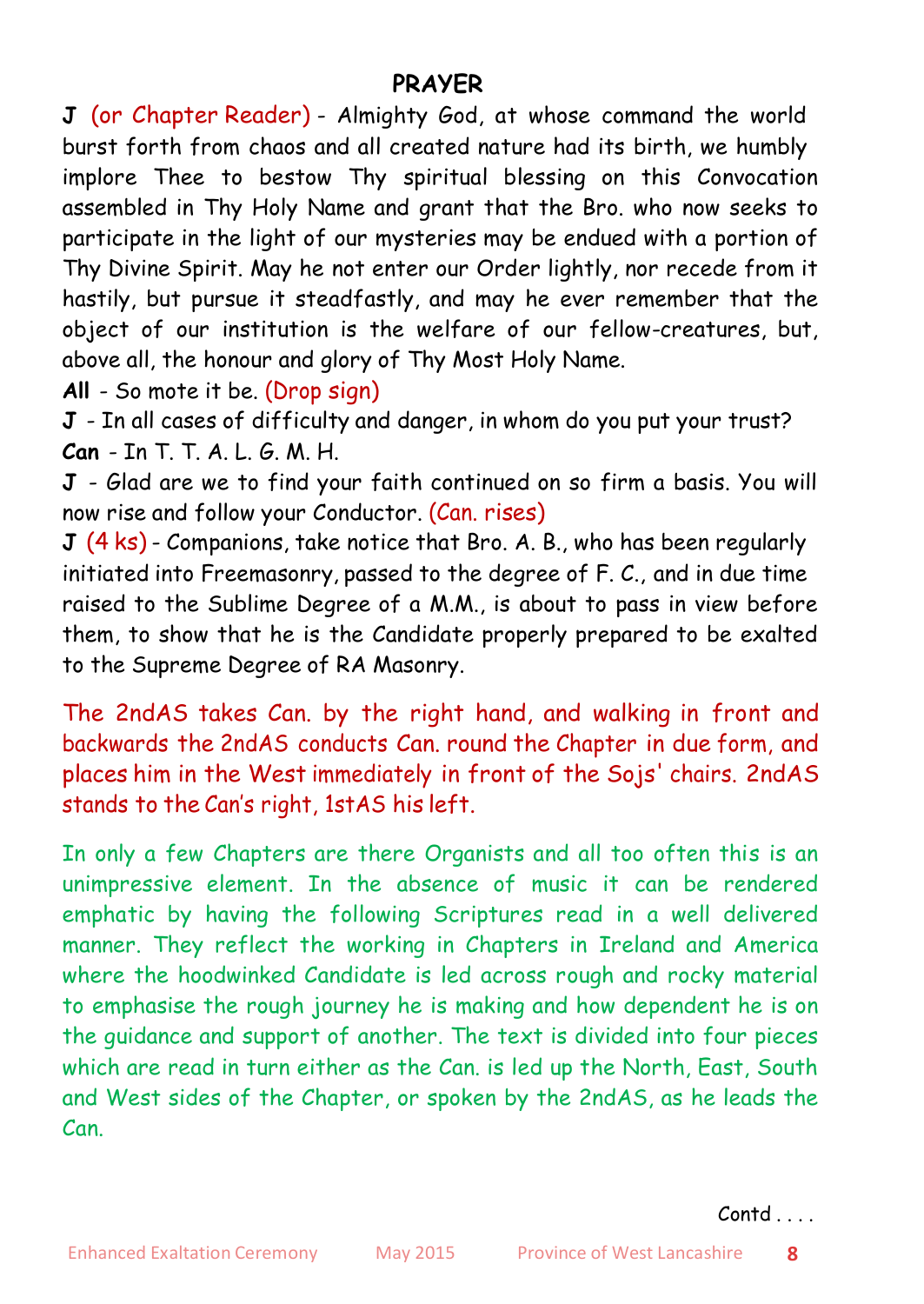As the Can. is led up the North side of the Chapter: **"I will lead the blind by paths they know not and through paths they have not yet trod."**

As led across the East side: **"I will turn darkness into light before them, and the rough places I will smooth."**

As led down the South side: **"These things I will do unto them, and I will forsake them not."**

As reaches West: **"Halt. Stoop low, Brother, for he that humbleth himself shall be exalted."**

**J** (to Can.) – Bro ……. as you seek to participate in the light of our mysteries, we must call upon you to advance towards the Sacred Shrine where they are deposited by seven steps, halting and bowing at the third, fifth, and seventh, for at each step you will approach nearer to the S. and M. name of T. T. A. L. G. M. H.

The 2ndAS instructs the Can. how to proceed, thus:

**2ndAS** - Take three steps forward, commencing with the l. . f. . .; halt and bow. Take two steps, commencing with the  $r_{n+1}$ ,  $f_{n+2}$ , halt and bow. Take two more steps commencing with the r. . .  $f.$  . .; halt and bow. (1stAS stands on left)

**J** (to Can.) - You are now arrived at the crown of a Vault, into which it is necessary that you should descend. You will, therefore, wrench forth two of the Arch-stones.

(1stAS hands crow to 2ndAS instructs Can. to remove two arch stones then 1stAS replaces crow)

**J** - Let the Candidate be duly lowered into the vault, and attend to a portion of the writings of our G. M. K. S. ... n.

(2ndAS lowers Can. on his knees before the pedestal)

**J** or Chapter Reader (stands and reads Proverbs, chap. ii., v. 1-9; chap. iii, v. 13-20; H and Z and Companions sitting) "My son, if thou will receive my words and hide my commandments with thee; so that thou incline thine ear unto wisdom, and apply thy heart to understanding; Yea, if thou criest after knowledge, and liftest up thy voice for

understanding; if thou seekest her as silver, and searchest for her as for hidden treasures: then shalt thou understand the fear of the Lord, and find the knowledge of God.

 $Contd$ ...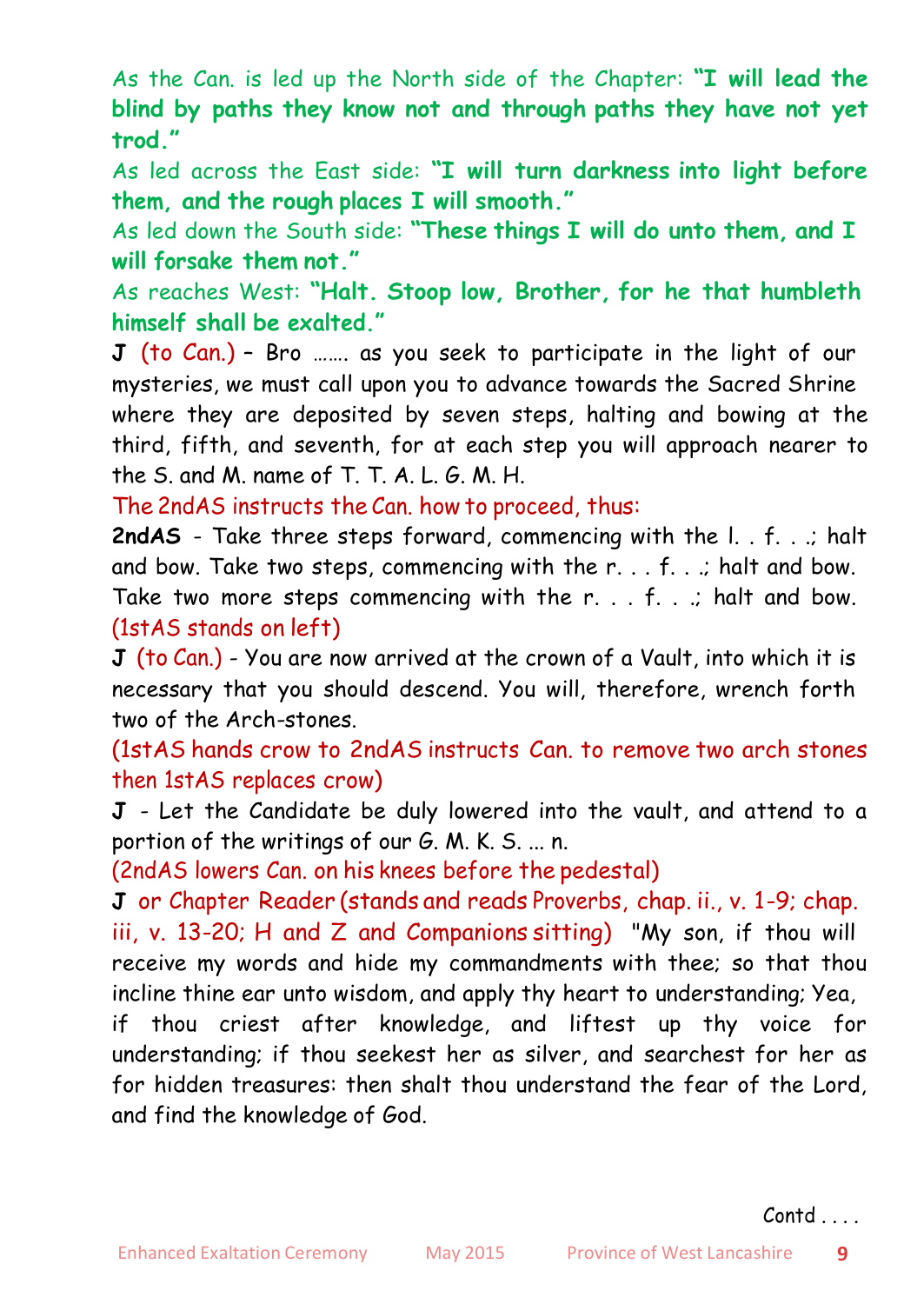For the Lord giveth wisdom; out of his mouth cometh knowledge and understanding. He layeth up sound wisdom for the righteous: he is a buckler to them that walk uprightly. He keepeth the paths of judgment, and preserveth the way of his saints. Then shalt thou understand righteousness, and judgment, and equity; yea, every good path. Happy is the man that findeth wisdom, and the man that geteth understanding. For the merchandise of it is better than the merchandise of silver, and the gain thereof than fine gold. She is more precious than rubies; and all the things that thou canst desire are not to be compared unto her. Length of days is in her right hand; and in her left hand riches and honour. Her ways are ways of pleasantness, and all her paths are peace. She is a tree of life to them that lay hold upon her, and happy is every one that retaineth her. The Lord by wisdom hath founded the earth; by understanding hath he established the heavens. By his knowledge the depths are broken up, and the clouds drop down the dew".

**J -** You will now endeavour to find something in the vault.

(2ndAS causes Can. to grope and places scroll in his right hand. prompting Can.)

**Can** - It is found.

**J** - What is found?

**Can** - Something like a scroll of vellum of parchment.

**J** - What are its contents?

**Can** - From the want of light I am unable to discover.

**J** (to Can) - Let the want of light remind you that man by nature is the child of ignorance and error, and would ever have remained in a state of darkness, had it not pleased the Almighty to call him to light and immortality by the revelation of His Holy Will and Word. Arise, (does so) wrench forth the Keystone, (does so) and prepare to receive the light of the Holy Word.

(1stAS supplies crow to second assistant as before.)

**J** - Let the Candidate be again lowered into the vault, and attend to a portion of the writings of the Prophet Haggai.

(2ndAS again instructs Can. to kneel)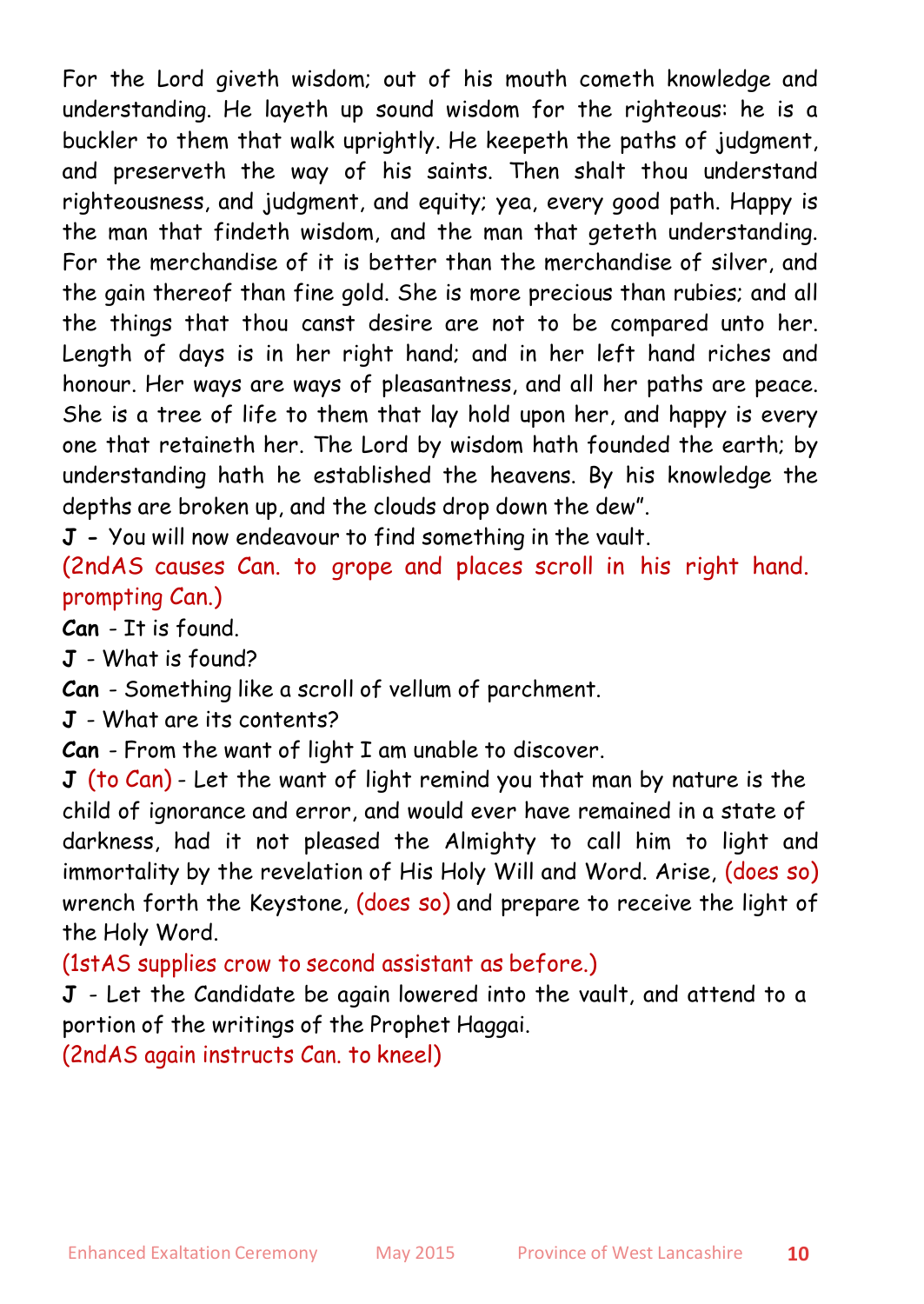**H -** or Chapter Reader stands and reads Haggai, chap ii., v. 1-9, b Z and J and Companions sitting.) "In the seventh month, in the one and twentieth day of the month, came the word of the Lord by the prophet Haggai, saying, "Speak now to Zerubbabel, the son of Shealtiel, governor of Judah, and to Joshua, the son of Josedech, the high priest, and to the residue of the people, saying, who is left among you that saw this house in her first glory and how do you see it now? Is it not in your eyes in comparison of it as nothing? Yet now be strong, 0 Zerubbabel", saith the Lord, "and be strong, 0 Joshua, son of Josedech, the high priest; and be strong, all ye people of the land, and work: for I am with you, According to the word that I covenanted with you when ye came out of Egypt, so my spirit remaineth among you: fear ye not". For thus saith the Lord of hosts; "Yet once, it is a little while, and I will shake the heavens, and the earth, and the sea, and the dry land, and I will shake all nations, and the desire of all nations shall come, and I will fill this house with glory. The silver is mine, and the gold is mine. The glory of this latter house shall be greater than the former, and in this place will I give peace"

**Z** - You will now prepare to take a sacred and solemn Ob. without which none can be exalted to the Supreme Degree.

**2ndAS** (to Can.) - Support the V. of the S. L. on your left hand; place your right hand upon it.

(4 ks -The Principals advance to the pedestal, Comps. stand round the ensigns, and all give sign of reverence)

**Z** (to Can.) - State your names at length, and say after me –

#### **OBLIGATION**

 $I, \ldots$  ... in the presence of T. T. A. L. G. M. H., and of this H. R. A. Chapter, duly constituted, consecrated, and congregated, of my own free will and accord, do hereby and hereon most sincerely and solemnly promise and swear that I will always hele, conceal, and never divulge any of the secrets restricted to this Supreme Degree, denominated the H. R. A. C. of J., to anyone in the world, unless it be to a true and lawful Companion of the Order, whom I shall find to be such after due examination.

 $Contd$  . . . .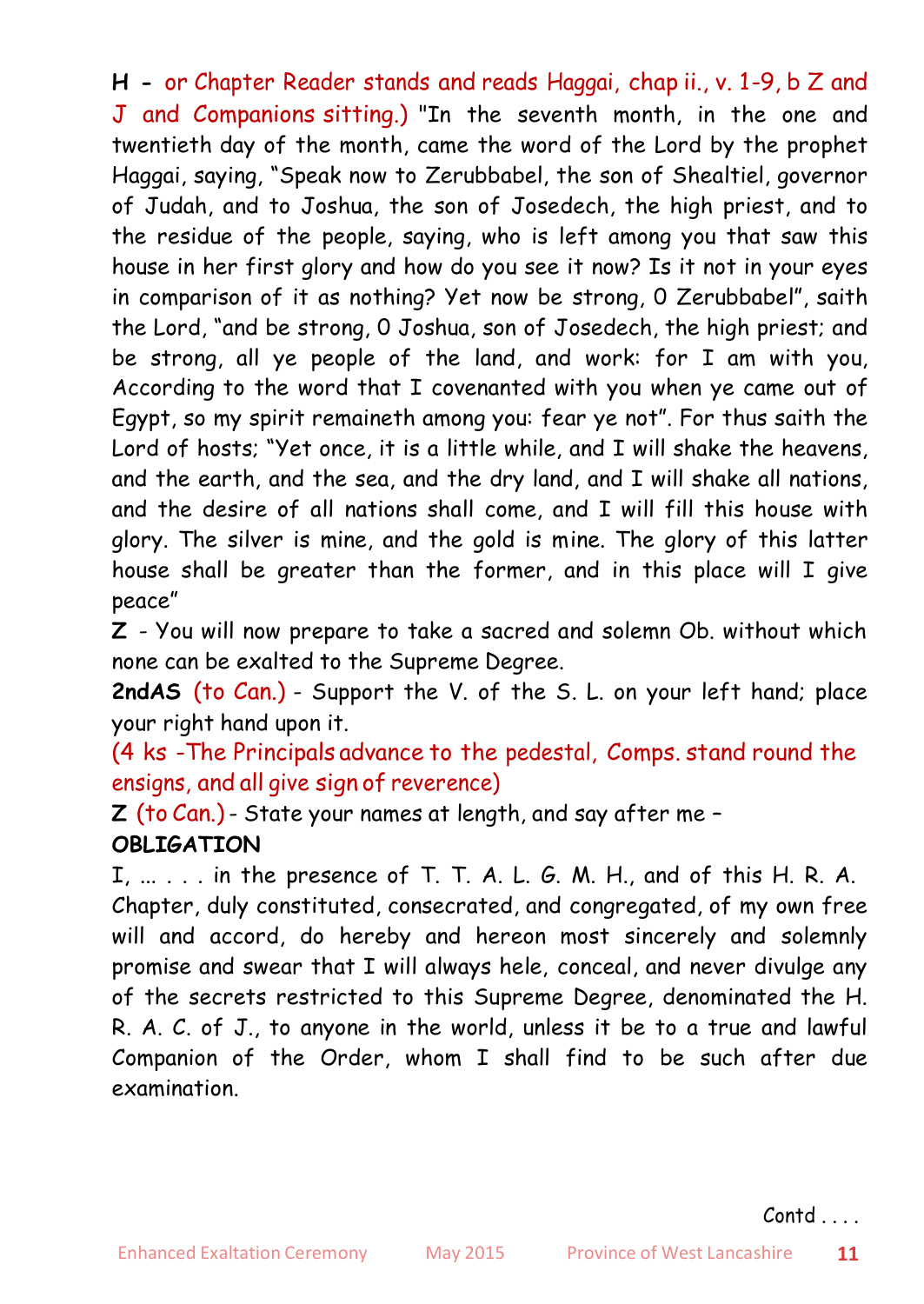I further solemnly promise that I will not dare to pronounce lightly or irreverently the Sacred and Mysterious Name of T. T. A. L. G. M. H.; nor to share it by syllables unless in the presence and with the assistance of two or more R. A. Companions. All these points I solemnly swear to observe without ev., eq., or men. res. of any kind. So help me T. T. A. L. G. M. H., and keep me steadfast in this my sacred and solemn Obligation of a Royal Arch Mason.

**Z** - As a pledge of your fidelity, and to render this binding as a solemn Ob. for so long as you shall live, you will seal it four times with your lips on the V. of the S. L.

**Z -** Comp. Second Asst Soj., you will raise the Candidate in due form.

**2ndAS** (to Can.) - Bro. A. B., now a Comp. of Our Order - rise.

(2ndAS takes Can. by r.h. l.h. under forearm)

**Z** (to Can.) - Having been kept for a considerable time in a state of darkness, what, in your present position, is the predominant wish of your heart?

**Can** - Light.

**Z -** Comp. Second Assistant Sojourner, let that light be restored to the Candidate.

(Principals. stand to order with sceptres forming a triangle, Comps. standing round ensigns, tilt them slightly inwards, SE and SN standing either side of the Ped, raise the veil slightly; 2ndAS, then removes hoodwink.) When the Can. is restored to light, Z should give a prolonged pause so the candidate can absorb what he can now see. A slow silent count by Z to five is recommended.

**Z** (to Can.) - We congratulate you upon being admitted to the light of our Order, and it is with gratification that we express our confidence that your future conduct will fully justify our partiality in exalting you to this Supreme Degree, so truly denominated the essence of Freemasonry. You will now read the contents of the scroll you brought with you out of the vault.

**Can** (Can. reads Genesis, chap. I, v. 1-3) - "In the beginning God created the heaven and the earth. And the earth was without form, and void; and darkness was upon the face of the deep. And the Spirit of God moved upon the face of the waters. And God said, Let there be light and there was light".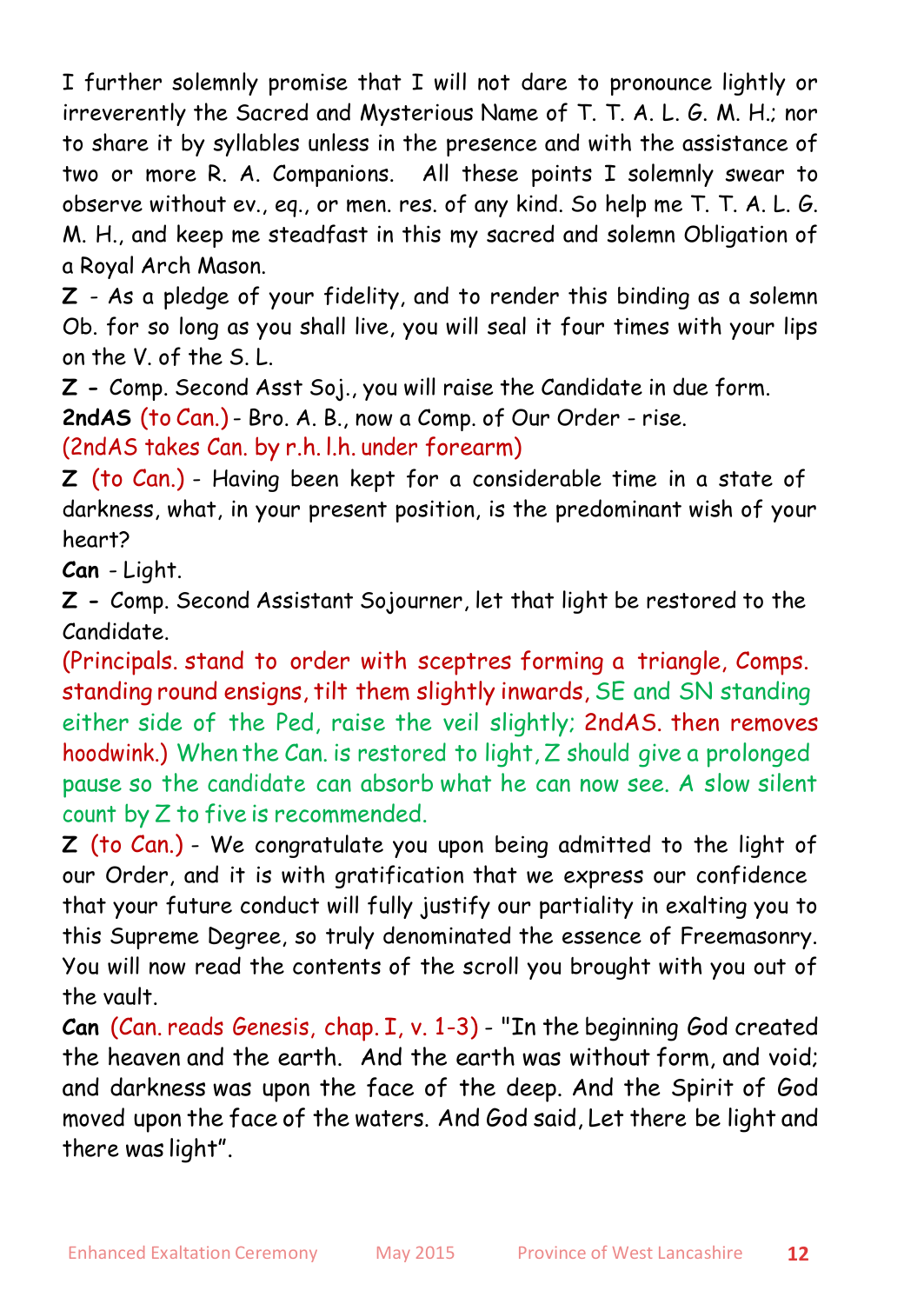**Z -** Such, my newly-exalted Comp., are the first words of the Sacred Volume, which contains the record of God's revealed will and word. Let us, therefore, bless, praise, and magnify His Holy Name for the knowledge vouchsafed to us, and walk worthily in the light which shines around.

(Note – The Province particularly recommends that the following two paragraphs are all given/read as they provide the Can. with a good insight into the purpose of the Royal Arch)

**J** - In the degrees which you received in the Craft, you were taught that Freemasonry is a system of morality based on a belief in TGAOTU and promoting brotherly love, relief and truth as the rule for your earthly pilgrimage. The ceremony of Raising implies that there is more to learn for it urges us to lift our eyes to Him whose Divine Word brings peace and salvation to the faithful and obedient of the human race.

**H** -The Royal Arch develops this theme. It is therefore concerned with truth in the light of eternity and so leads its Companions to a higher understanding of the purpose of our mortal existence. It is in this sense that you should consider the vision revealed to you when you were restored to light. The meaning of your actions whilst in a state of darkness and the significance of this revelation is about to be explained to you, so that you may understand and enjoy the companionship of the Order of which you are now a member.

**Z** - You are now at liberty to retire and on your return to the Chapter the ceremony will be resumed. (2ndAS instructs Can to salute as M.M.) (Can. retires taken out by SN - 2ndAS sits down removes surplice, puts it on right hand chair and sits down at side. PS joins 1stAS, they remove their RA clothing, give ct bow and retire from Chapter where they put on M.M. aprons.)

**Lighting Cue 2:** Lighting is restored.

The Arch stones should be rebuilt.

(Jan reads the following passage to set the context for the next part of the ceremony for the Can: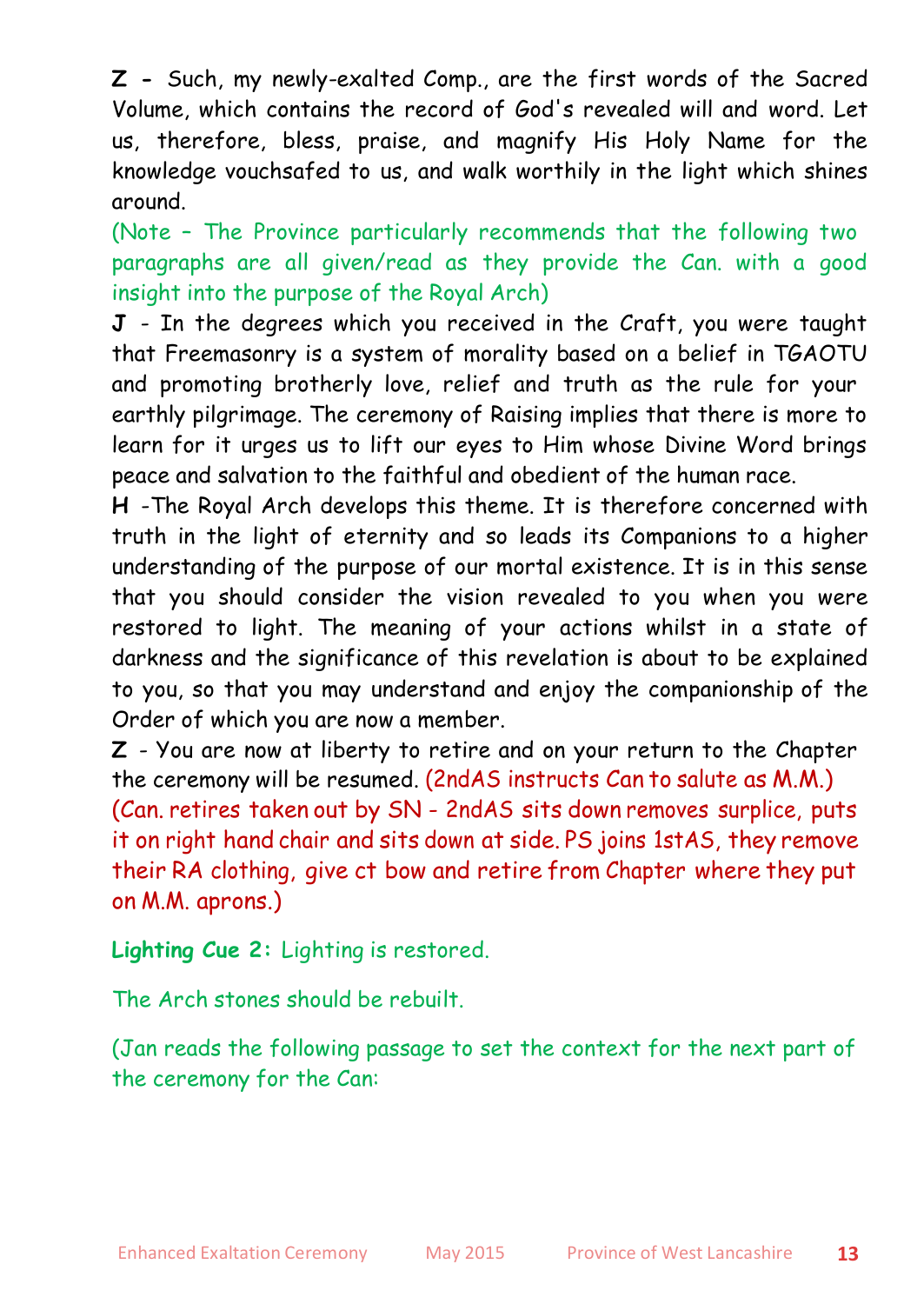"You will shortly return to the Chapter as one of the three Sojourners journeymen builders. You will go right back to the start of the story but, this time, you will not be hoodwinked and therefore be able to see what happened in the previous part of the ceremony. Whilst the scenery in the Chapter has not changed, the room now represents the Grand Sanhedrim, the Council of 72 Elders which sat together to regulate the affairs of the Temple and the religious life of the Jews. Zerubbabel presides, with Haggai and Joshua. You now represent the Council Members. You have to imagine that the secret vault, represented by the carpet and its equipment, is still undiscovered under the foundations of the former temple building. Cyrus has issued his decree allowing the exiles to return to Jerusalem. You, as one of the three Sojourners, are about to arrive from your captivity in Babylon, having heard that the Temple is about to be rebuilt, to offer your services in that great and glorious undertaking." He then gives ks of M.M.

**NOTE**: This passage can also be read to the Companions within the Chapter room at a suitable moment, explaining that this is the context that is being set for the Can.

**SN** – M.E., there is a report.

**H** - Comp. Scribe N., see who seeks admission.

**SN** (opening door) - Whom have you there?

**Jan** - Three Master Masons from Babylon, having heard that you are about to rebuild the Temple to the honour and glory of the M. H., are anxious to sojourn among you, and offer their assistance in that great and glorious undertaking.

**SN** - Wait, while I report to their Excellencies.

(Closes door, gives ct. bow and reports to Principals)

**SN** - Your Excellencies three M. Ms. from B. having heard that you are about to rebuild the T. to the honour and glory of God, are anxious to sojourn among you and to offer their assistance in that great and glorious undertaking

**H** - Admit them. (Scr. N. goes to door and opens it. The Sojs. and Can. are admitted, clothed as M.M. They stand in the W., 1stAS in the centre, Can. on the left. PS on the right, SN. closes and locks door and resumes seat. Salute as master masons)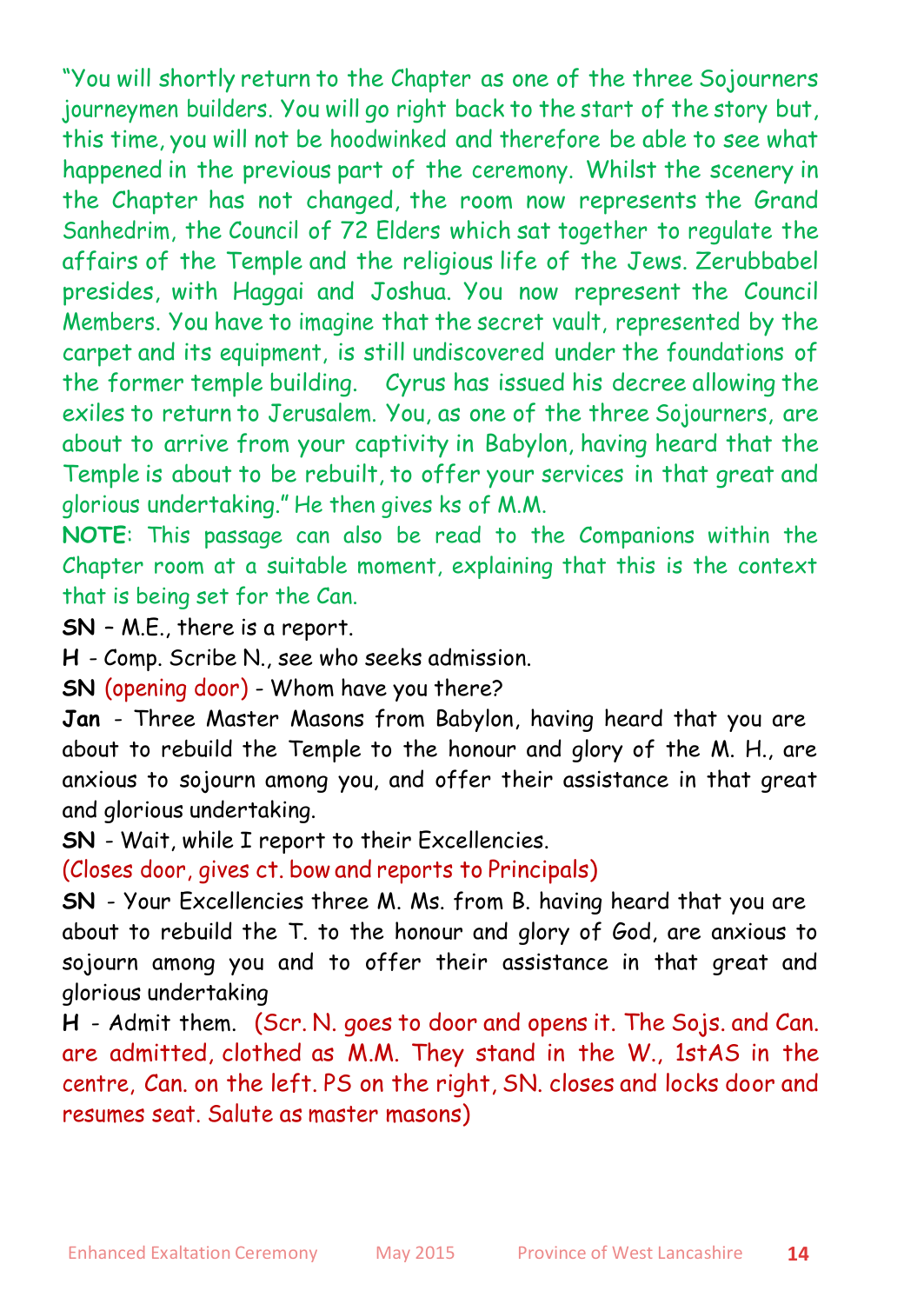**H -** Strangers, whence come you?

**1stAS** - From Babylon, Your Excellencies.

**H -** What is your request?

**1stAS** - Having heard that you are about to rebuild the Temple to the honour and glory of the MH, we are anxious to sojourn amongst you, and assist in that great and glorious undertaking.

**H -** As no strangers can be permitted to participate in that most holy work, we demand to know who you are. (Be demanding)

**1stAS -** Brethren of your tribes and families, Your Excellencies.

**H** - But are you descended from those who fled when the City and Holy Temple were oppressed? Or are you of that tribe left behind by the Babylonian General for the purpose of tilling the land?

1stAS - We would scorn (Be scornful) to be descended from those who basely fled when the City and Holy Temple were sorely oppressed; neither are we of that menial tribe left behind by the Babylonish General for the purpose of tilling the land. We are nobly born, and, like yourselves, descended from a race of patriarchs and kings. A., I., and J. were our forefathers. Your Excellencies we are descended from the royal house of David and the princely tribe of Judah, who, for their sins and the sins of the people, were taken into Captivity with Jehoiachim their king by Nebuzaradan captain of the guard to Nebuchadnezzar, King of Babylon, there to remain for seventy years as was foretold by the prophet Jeremiah. The period of our Captivity expired in the first year of the reign of Cyrus, King of Persia, when it pleased the Almighty to inspire that noble prince to issue the following proclamation: "Thus saith Cyrus King of Persia, All the kingdoms of the earth hath the Lord God of heaven given me; and He hath charged me to build Him an house in Jerusalem, which is in Judah. Who is there among you of all His people? The Lord his God be with him, and let him go up". We eagerly availed ourselves of this opportunity of returning to our native land, and are come up accordingly to sojourn among you, and to offer our assistance in rebuilding the Temple to the honour and glory of the Most High, who hath promised by the mouth of His holy prophets to establish there His Name for ever, and give peace to the whole earth.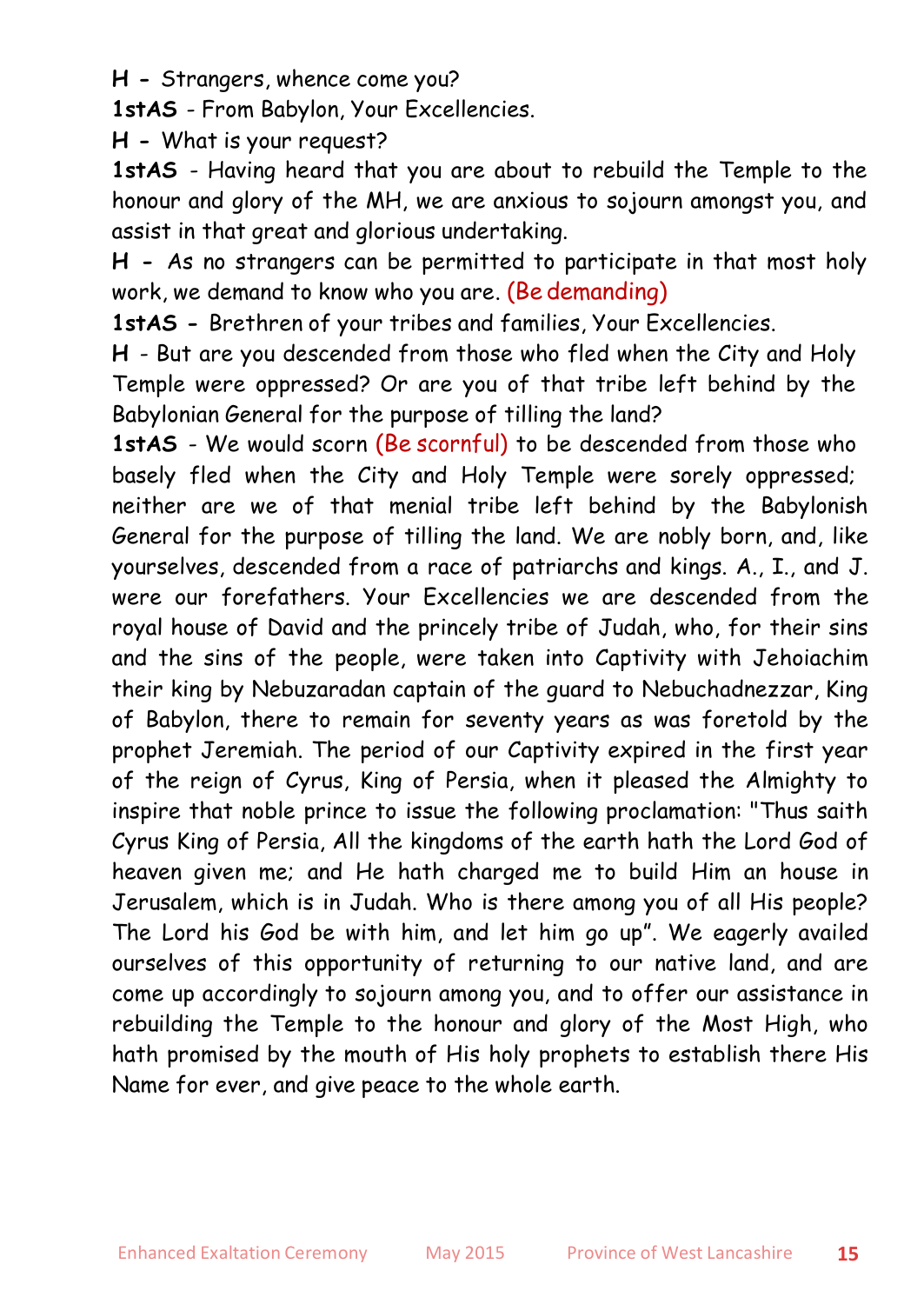**H -** We congratulate you on your noble ancestry, and with pleasure admit you brethren of our tribes and families. It only remains to inquire on what part of the work you wish to be employed?

**1stAS -** Any position to which your Excellencies may appoint us will be deemed an honour conferred.

**H -** Humility and docility are sure indications of merit, but, from the lateness of your application, the principal offices are already filled. We will, for the present, engage you to go and prepare the ground for the foundation of the Second Temple, on the site where the first formerly stood — for which purpose you will be supplied with the proper working implements; but we lay this strict injunction upon you:, that should you, during the progress of your labours, make any discovery which you deem of importance, you will communicate it to none but the Grand Sanhedrin now sitting.

**1stAS -** We humbly thank your Excellencies for the trust reposed in us, and pledge ourselves to a faithful performance of the duties thereof.

(The 1stAS receives the crow, the Can. the pick-axe, the PS. the shovel. If there be more than one Candidate, the last receives the shovel.)

**H** (Stands, points to the door and with emphasis says:) - Go, and may the God of your fathers be with you.

(Soj's. & Can. retire and return to the door carrying their I of l.

Whilst outside, SN places small bag of lots ropes in a convenient position near the Arch Stones)

**Lighting Cue: 3:** All candles bar one are extinguished.

**Jan** – Again sets the context for the next part of the ceremony by reading to the Can:

"As one of the Sojourners you were given one of the implements of labour as you left the room. Figuratively you will prepare the ground for the foundation of the second temple when you return to the Chapter. The room still represents the Grand Sanhedrim but, the secret vault represented by the carpet and other equipment will now become the focal point of the story. The Sojourners, as members of the princely tribe of Judah, (the elite) were given the heavy and menial task of clearing the ground for the foundations of the 2nd Temple.

 $Contd$  . . . .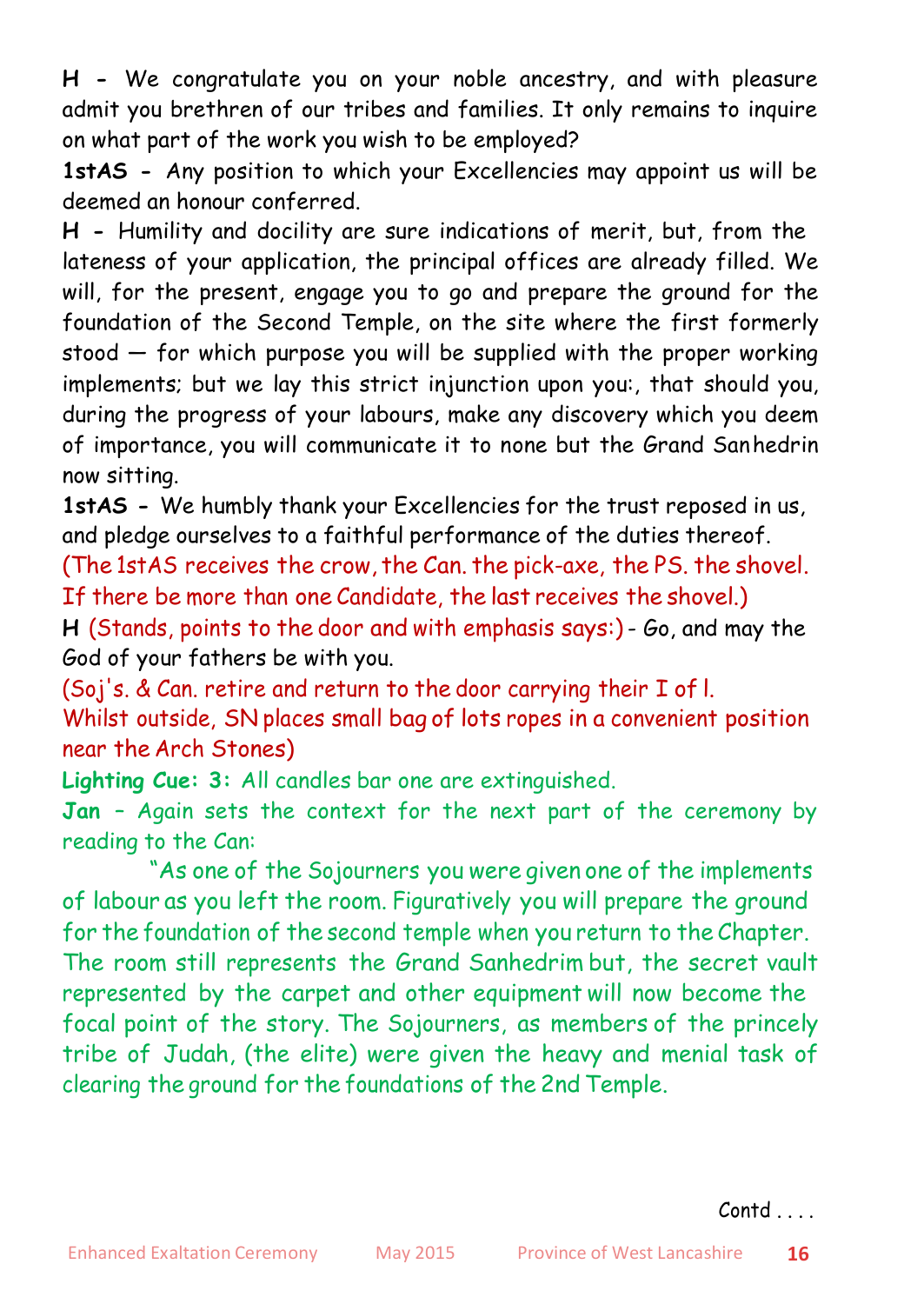Doing so they make an important discovery, as you will soon see. A lesson that truly humble workmen, though engaged on unskilled and uninteresting work, may nevertheless find in it great reward entitling them to a place among the wisest of men in the Council of Rulers. Traditionally, the Grand Sanhedrin was the Council of Princes and Rulers of the people set up by command of God to assist Moses. The word Sanhedrin means, 'the body of elders', its foundation is recorded in the Bible - Numbers, Chapter 11.

You, as the Candidate, will be rewarded and presented with a staff of office which you will ever have the right to bear it unless 72 of the Elders are present. You might therefore be interested in the details of Royal Arch Regulation 48 which states: 'According to ancient custom a complete Chapter of this Order of Freemasonry consists of Three Principals who, when in Chapter assembled are to be considered conjointly as the Master and each severally as a Master, two Scribes, a Treasurer, A Principal Sojourner, two Assistant Sojourners, and other companions, making up the number 72 as a Council: and no regular chapter can consist of more; but any number may be elected, exalted and received as Companions with all the privileges of membership save they are not to hold the staff of office or to be considered as Councillors when more than 72 are present. You will now hear a detailed dramatic account of how that discovery was made."

#### (Gives 4 ks)

**SN** – M.E., there is a report.

**Z** - Comp. S. N., see who seeks admission.

**SN** (opens the door and says to Jan) - Whom have you there?

**Jan** - The three Sojs. who were sent to prepare the ground for the foundation of the Second Temple, having made a discovery they deem of importance, are anxious to communicate it to the Grand Sanhedrin now sitting.

**SN** - Wait, whilst I report to the M.E. (Closes door.)

**SN** - M.E., the three Sojs., who were sent to prepare the ground for the foundation of the Second Temple, having made a discovery which they deem of importance, are anxious to communicate the same to your Excellencies.

**Z -** Admit them.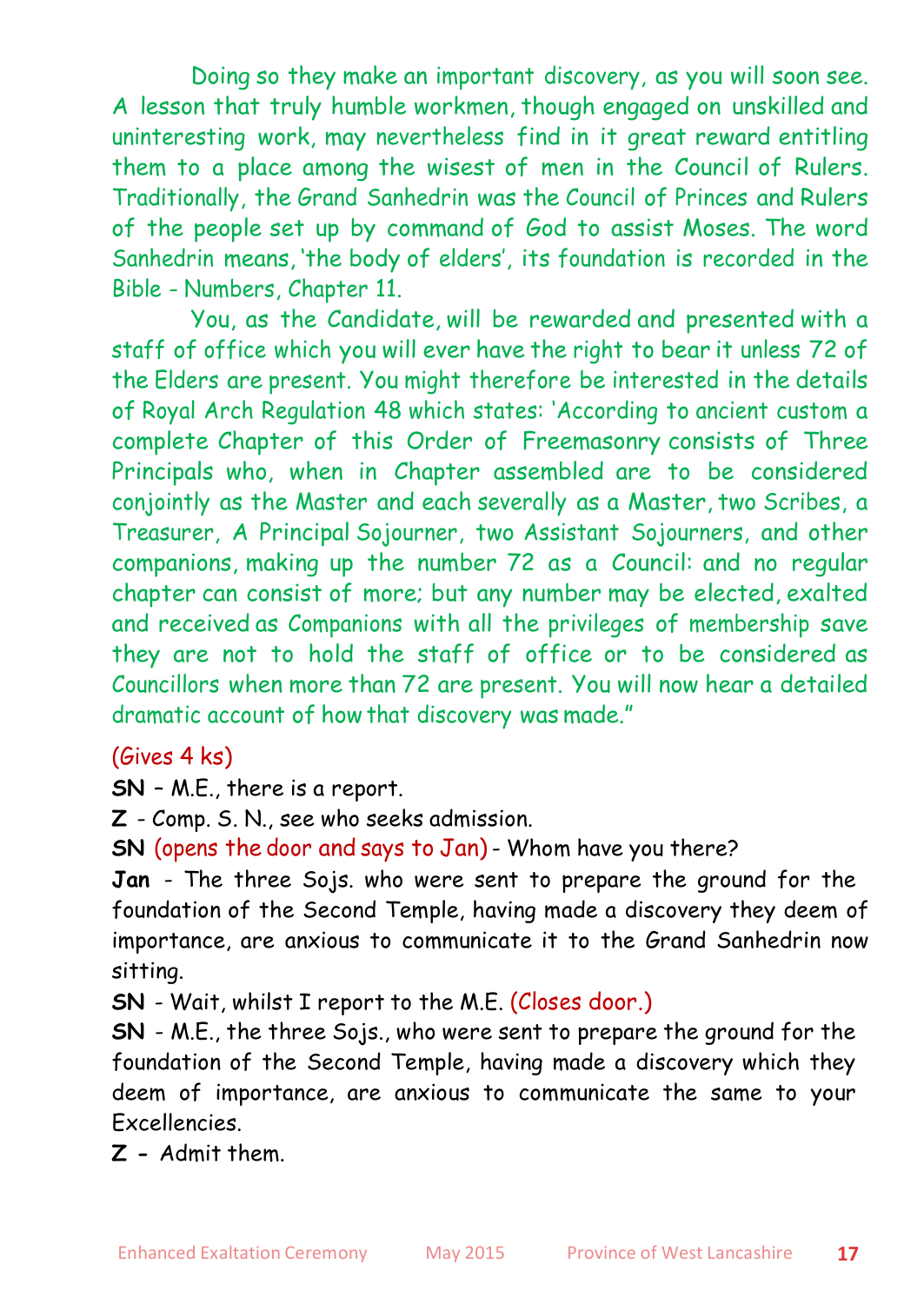(They are admitted, 1stAS enters first, PS in the centre. The Can. last. No Salutes [but in Chapters with a long standing custom of saluting as M.M'.s this custom may be continued]. PS and 1stAS clothed in RA regalia. Can. still as M.M.)

**Z** (to Soj's.) – We understand that you have made a discovery which you deem of importance. You will therefore communicate to us the discovery you have made, and the circumstances which led to the same.

**1stAS** (1stAS undertakes the first part of the dialogue until lots are drawn) - M. E., on resuming our labours early this morning, we discovered a pair of pillars of exquisite design and workmanship. Proceeding onwards, we found six other pairs of equal symmetry and beauty, which, from their situation, appeared to have supported the roof of a subterranean passage or gallery, leading to the spot where the M. Holy Place formerly stood. Our progress was here impeded by the fragments which had fallen during the conflagration of the former Temple. These we cleared away, and came upon what appeared to solid rock. Accidentally striking it with my crow (Soj strikes top of the arch with crow), l heard a hollow sound. I therefore hailed my companions, when the one with the pick loosened the ground (does so) which the other cleared away with the shovel (does so) when what first appeared to be solid rock proved to be a compact piece of masonry in the form of a dome. Knowing from the character of the architect of the former building that no part thereof had been constructed in vain, we decided to examine it further. We therefore wrenched forth two of the Arch stones (does so), when a Vault of considerable extent appeared to view. Being all anxious to descend, we cast lots.

(Impl. of l. are laid on the ground behind them or leaned against the Sojs' chairs. The three, including the Can., draw lots from a small bag that the PS picks up)

**PS** - The lot ME was mine. (Ropes are tied at this point). My Comps. tied this strong cord or lifeline around my body to assist my descent; but being apprehensive of dying from damp, noxious vapours or other unforeseen causes, I took a smaller line in each hand, wherewith to give pre-concerted signals, if I required more liberty, or wished to be drawn up. I was then duly lowered into the vault.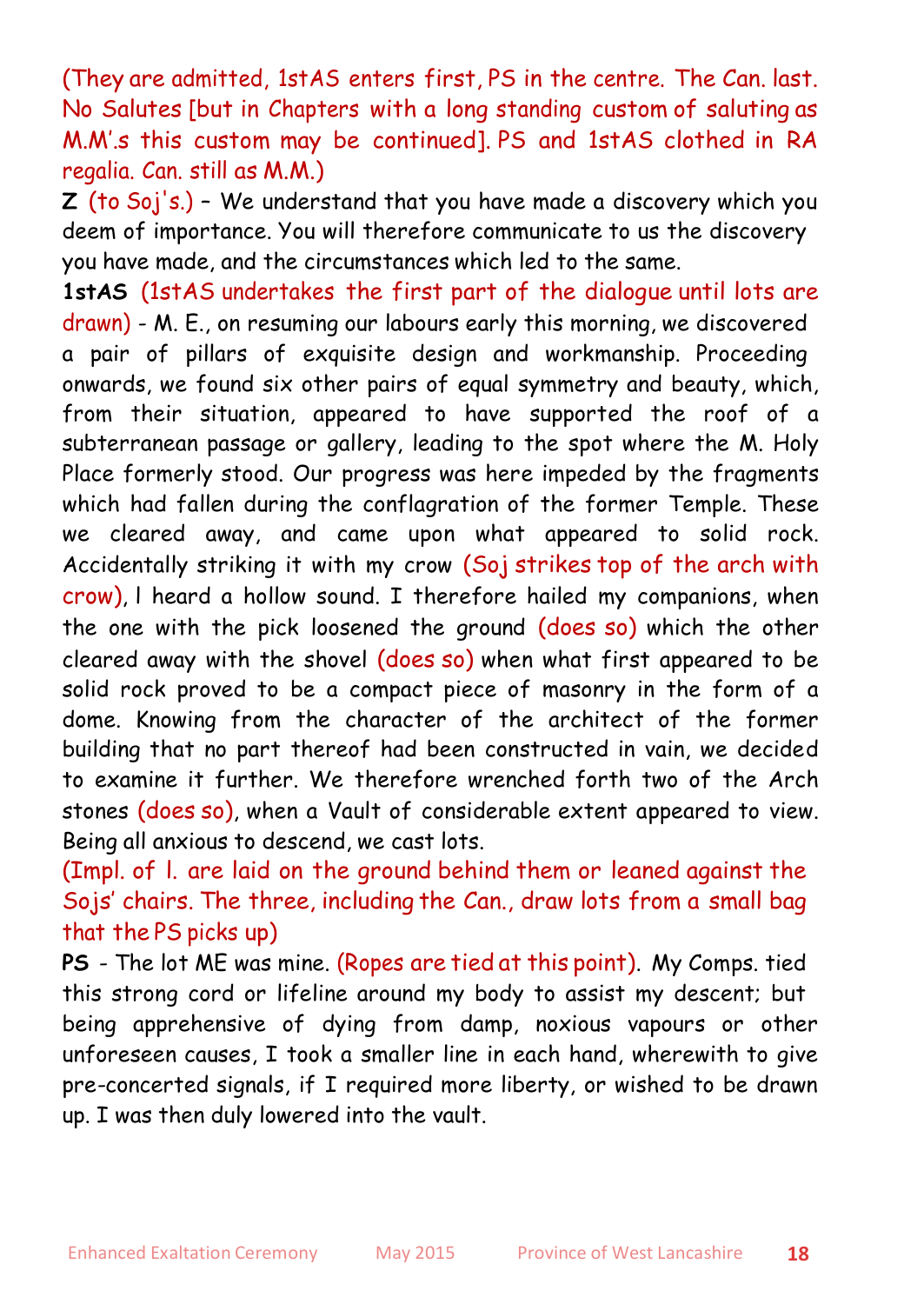**Lighting Cue 4:** Vault light is turned on and all other lighting is extinguished as PS steps over the arch stones into the vault.

(PS now steps over the arch whilst the other 1stSoj. feeds out the line of the longer rope which needs to be longer than has been customary until now)

On arriving at the bottom, I thought I felt something (does so) like the base or pedestal of a column with certain characters engraven thereon, but from the want of light I was unable to discover their meaning. I then signalled with my left hand for more liberty, and on exploring the vault (does so) found this scroll of vellum or parchment, but from the same cause I was unable to read its contents. I therefore signalled with my right hand, and my Comps drew me up, bringing the scroll with me. (indicates Scrl in r.h.)

**Lighting Cue 5:** Lighting is restored as PS comes out of the vault.

On arriving at the light we found (opens Scrl. as if reading from it) from the first words on the scroll that it was part of the long-lost Sacred writings promulgated by Moses at the foot of Mount Horeb in the wilderness of Sinai. This naturally stimulated us to further exertions; we, therefore, enlarged the aperture by removing the keystone (does so), and I descended as before (steps over Arch stones into the vault). **Lighting Cue 6:** All lights turned off again apart from the vault light

The sun, by this time, had gained its greatest altitude, and shone with meridian splendour through the opening (**Lighting Cue 7**: Pedestal light turned on), enabling me clearly to distinguish those objects I had before so imperfectly discovered.

In the centre of the vault stood a block of white marble, a pedestal, wrought in the form of the altar of incense, a double cube, on the front of which were engraven the initials (points to them) of the three Grand Masters who presided at the building of the former temple, namely S. K. of I., H. K. of T., and H. A., together with certain mystic characters, whilst a veil covered the face of the pedestal. I approached it with reverential awe and on raising the veil (does so, then pauses), I there beheld on a plate of gold that which I humbly conceived to be the S. and M. N. of T. T. A. L. G. M. H. I carefully re-veiled it with all respect and reverence (does so), gave the agreed-on signal and was drawn up. **Lighting Cue 8:** Full lighting is restored)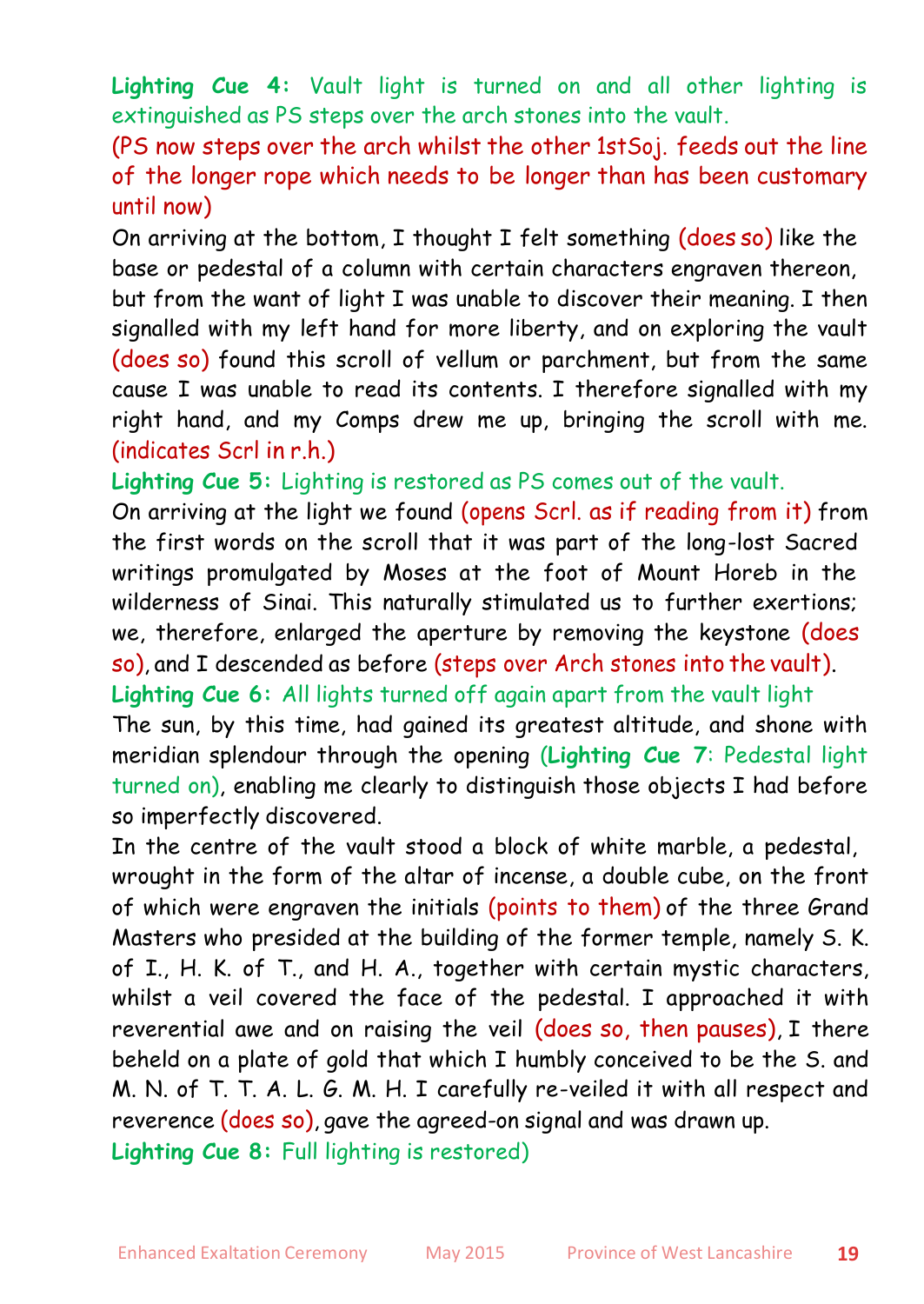**PS** - Assisted by my Comps., I closed the aperture (does so with assistance) and we have hastened hither to communicate to your Excellencies the discovery we have made, and the circumstances which led to the same

**Z -** Your narrative bears every appearance of truth, but to convince us you must state what you saw engraven on that plate of gold.

**PS** - That, M. E., (giving slight bow) we must humbly beg to decline, for we have heard with our ears, and our fathers have declared unto us that in their days, and in the olden time before them, it was not lawful for anyone to mention that S. and M. name of T. T. A. L. G. M. H., except the High Priest, and even he but once a year, and then only when he entered the H. of H. and stood before the Ark of the Covenant to make propitiation for the sins of the people.

**Z** - We admire your pious caution, and your conduct considerably increases our esteem. We shall therefore depute two of our Comps., E. and N., to accompany you to the spot, and their report shall determine your reward.

(1stAS. takes charge of Can.)

PS retires with SE and SN to N.W. corner of the room. They stand to order, PS on right of SE.

S. E. says to PS, "State what you saw on that plate of gold." PS begins and the Name is communicated in a whisper. PS returns to his place. SE on north, SN on south, advance by seven steps, no sign, halting and bowing at 3, 5, and 7. They remove veil from pedestal and both report.) PS, 1stAS and Can. pick-up impl. of l. once more.

**Scrs.** (SE first, SN after.) - Correct. M. E., in every particular.

**Z** (to Sojs., after consulting H. and J. – this should be emphasised to that it is obvious that they are consulting one-another) - My Colleagues in office concur with me in opinion that, as a reward for your zeal and fidelity in having discovered the long-lost mysteries of the R.A., you should immediately be called to that exalted rank held by your noble ancestors.

**Z -** Comps. E. and N., divest those worthy Masons of the implements of labour, clothe them in robes of innocence, and instruct them to advance hither that they may be duly rewarded.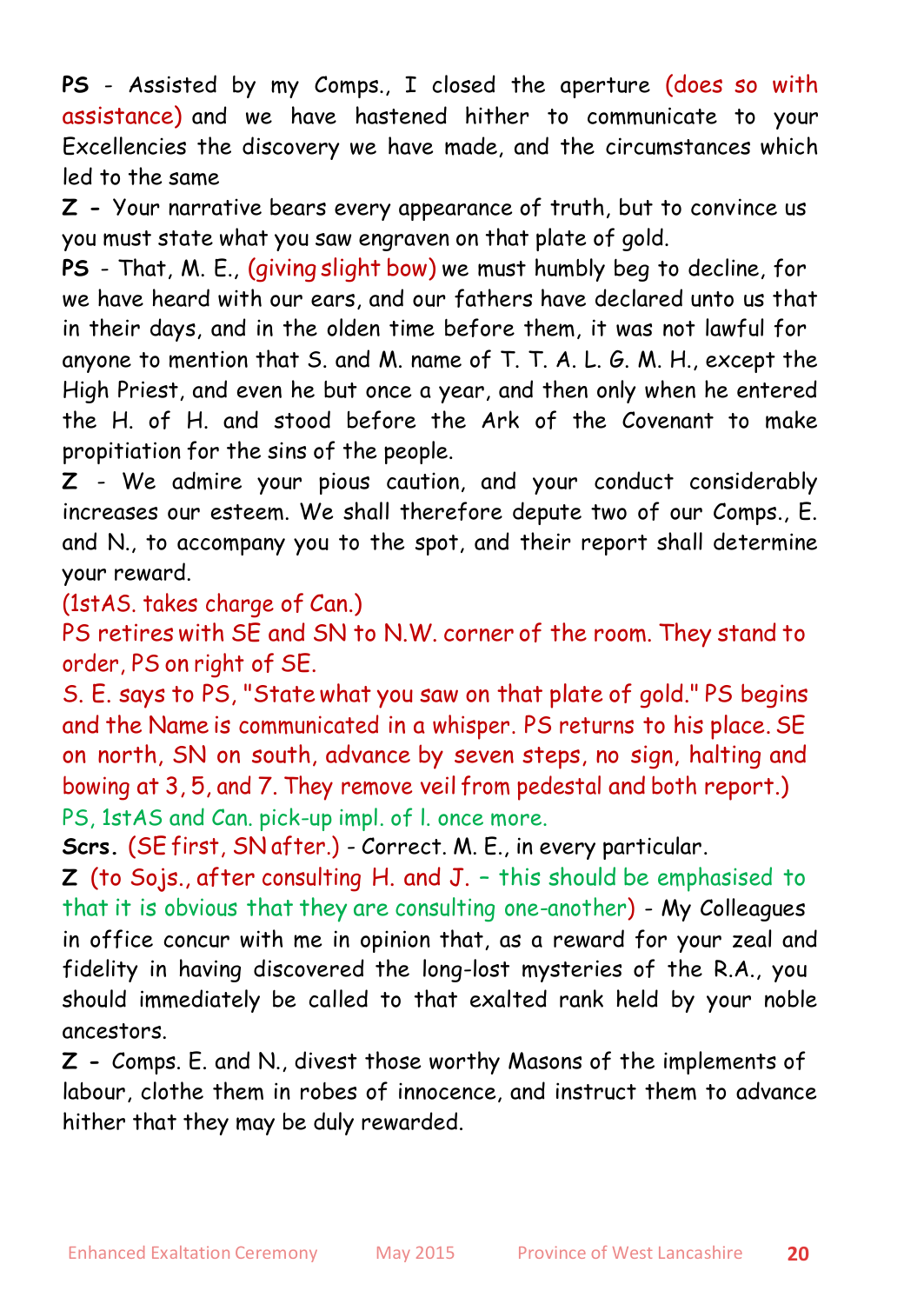(The Scribes take tools, etc., and replace them on the floor cloth, they then invest Can. and both Sojs., with white surplices, Soj's. resume their R.A. Clothing, SN directs Can. to advance, PS accompanying Can. to see that he does as instructed.)

**Lighting Cue 9:** All candles are restored.

**SN** (to Can.) - Advance by 7 steps, halting and bowing (no sign) at the 3rd, 5th, and 7th, follow and copy me.

(This is done and SN. returns to his seat.)

(PS halts Can. in front of the Principals. First Principal rises.)

**Z** (to Sojs.) - The robes with which you have been invested are emblems of that purity of heart and rectitude of conduct which ought to actuate all those who are exalted into this Supreme Degree. We reward you with this Jewel (puts on the jewel) as a mark of our entire approbation and admit you Companions among us; we decorate you (put on the ribbon and badge) with this ribbon and badge, the insignia of our order. (PS hands staff of Judah to M, E. Z., who continues.) We entrust you (give the staff into the r. . .t h. . .d ) with this staff of office, which you will ever have a right to bear, unless 72 of your elders are present; and we hereby constitute you Princes and Rulers of the O; and if you continue in the faithful discharge of your duties, you will by a regular gradation be admitted to an entire participation of our mysteries

**Z -** It is in this point of the ceremonies that the manner of sharing the sacred Name is communicated. The Sojourners found this Name inscribed on a plate of gold in the vault, and rightly conceived it to be the Sacred and Mysterious Name of T. T. A. L. G. M. H. Because in olden times it was not lawful for anyone save the High Priest to pronounce that Name, it is our custom to divide it into three syllables, each syllable to be spoken by a different Companion, thus forming a token of recognition. E. Comp. H. will you please assist.

(H. leaves his Sept. on his chair and steps down to the r. side of the M.E.Z., facing S. The Can. is in front looking E., and the PS is behind and to the r. of the Can. ready to prompt him.)

 $Contd$ ...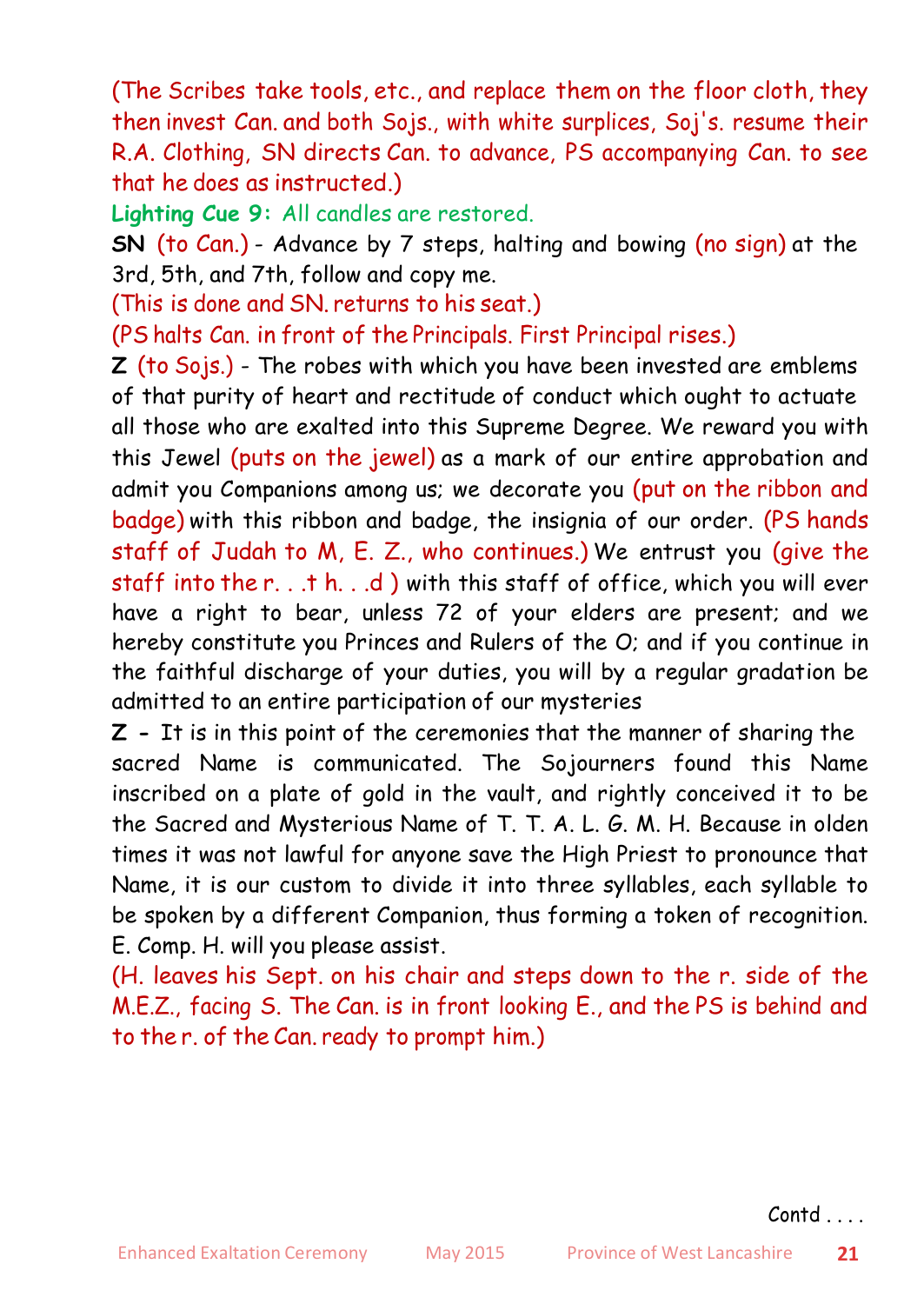**Z -** Stand to order thus (like Fellowcraft) with your left hand take hold of the left wrist of the Comp on your right, with your right hand take hold of the right wrist of the Comp on your left. The word is J-H-V and is given syllable by syllable in a consecutive order in an anti-clockwise direction. I will commence, J – H - V. (When completed Z explains Rev or hailing sign as follows)

**Z** - This is called the Reverential or Hailing Sign, and is to be used when entering or retiring from the Chapter, always to the Name on the Pedestal, as will be further explained in due course.

Z indicates Charter and presents Regulations and By Laws.

(The Principals resume their seats)

(PS takes Can. to the west, gives no sign and addresses the Principals.)

**PS** (to Principals) - Thus invested, rewarded, decorated, and entrusted by your Excellencies in this August Assembly, it shall ever be our study to merit a continuance of your approbation, by faithfully assiduously and zealously discharging the duties of the exalted position to which you have this day been pleased to call us.

**Z -** We congratulate you on being exalted into Royal Arch Masonry, at once the foundation and keystone of the whole Masonic structure. A perfect understanding of the secrets and mysteries of the Royal Arch can only be gained by passing through the three Principals' Chairs, and we look forward to the day when you will occupy those high offices and complete your knowledge of this Order. Companions, please be seated.

(The Soj's. and Can, take their seats, Can. in middle, PS on his right, and 1stAS on his left.)

The following Explanation of the Signs must be given at this point whenever the new Mystical Lecture is to be given in preference to the traditional version).

**Z** (or a PZ) - The Master Mason is taught the F.P.O.F. which point out our duties to each other. In the Holy Royal Arch we also acknowledge five signs which mark the relation we bear to the M.H. as creatures offending against His mighty will and power, yet still the adopted children of His mercy. I will now go through the signs and you, my newly exalted Companion, will please rise and copy me.

(PS and 1stAS rise with Can. and all copy signs)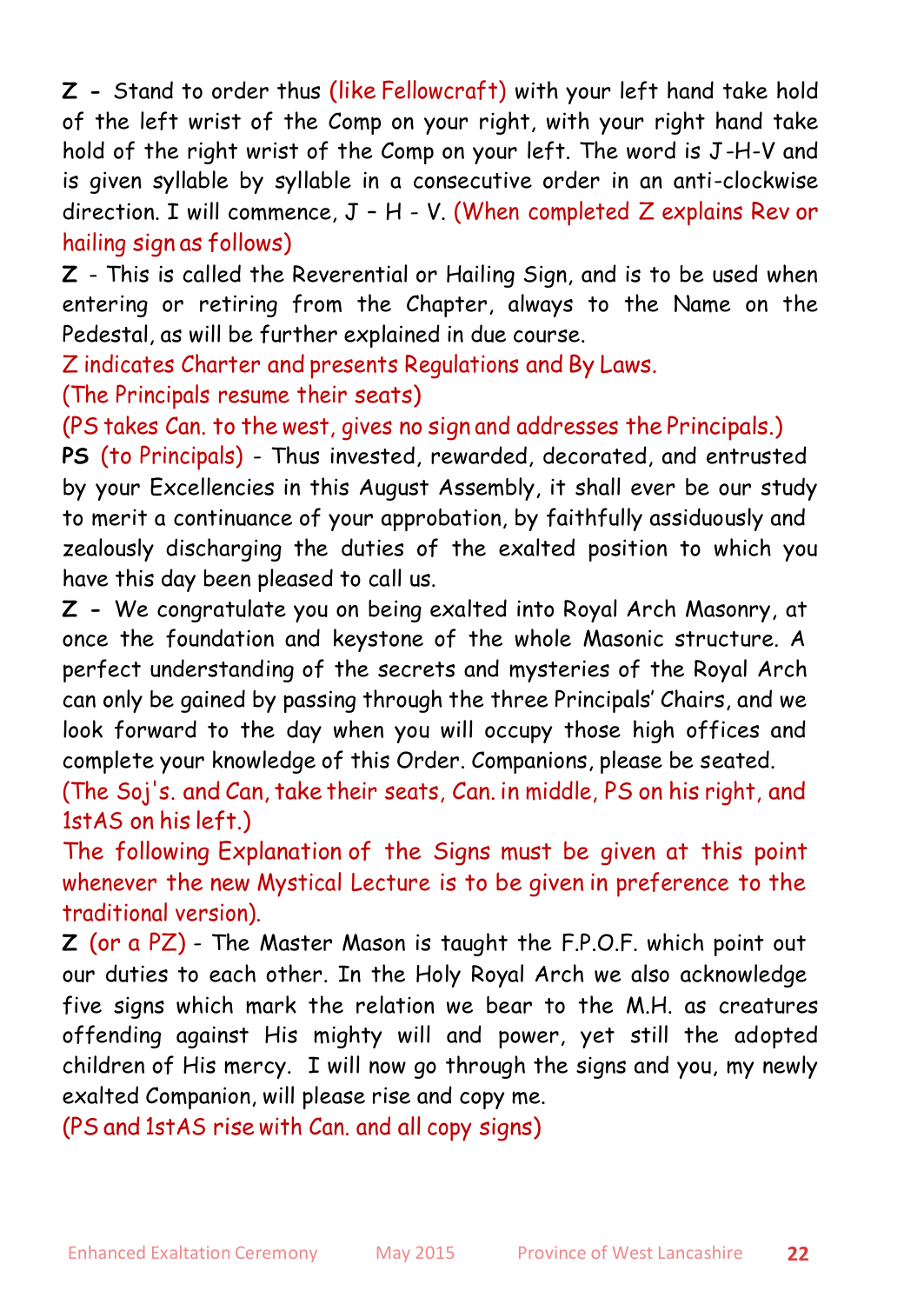This is the Penal Sign (demonstrates), the only perfect sign in Freemasonry given with the left hand. It signifies that the stiff-necked and disobedient will be cut off from the land of the living by the judgement of God, just as the body was slain by the sword of human justice.

It is to avert this that we are taught by the Reverential or Hailing Sign to bend with humility and resignation before the chastening hand of the Almighty (shields eyes) and engraft His laws on our hearts (places hand on heart). This Sign is to be used when entering or retiring from the Chapter, always to the Name (points to pedestal), and you will note that no step is taken when giving it. It is said that this sign was used by Moses, who, when the Lord appeared to him in the burning bush at the foot of Mount Horeb in the wilderness of Sinai, thus shaded his eyes (demonstrates) from the brightness of the Divine Presence, and placed his hand on his heart (demonstrates) in token of obedience, It should be discharged (or dropped) before speaking.

This sign can thus be considered the parent of the Penitential or Supplicatory Sign, for how should a frail and erring creature present himself to his Creator but on bended knees (kneels) and with uplifted hands (demonstrates) in token of humility and contrition?

The Monitorial sign, hands girding the loins, thumbs to the front (demonstrates), represents the frail and defenceless posture by which we acknowledge that we can do no manner of good or acceptable service but through Him from whom all good counsels and just works do proceed. Lastly, by the Fiducial Sign (demonstrates) we show that we would prostrate ourselves with our faces to the dust. Thus must we throw ourselves on the mercy of our Divine Creator and Judge, looking forward with humble but holy confidence to His blessed promises by which means alone we hope to pass through the Ark of our redemption into the mansions of eternal bliss and glory, into the presence of Him who is the Great I AM, the Alpha and Omega, the Beginning and the End, the First and the Last.

Companion, please be seated.